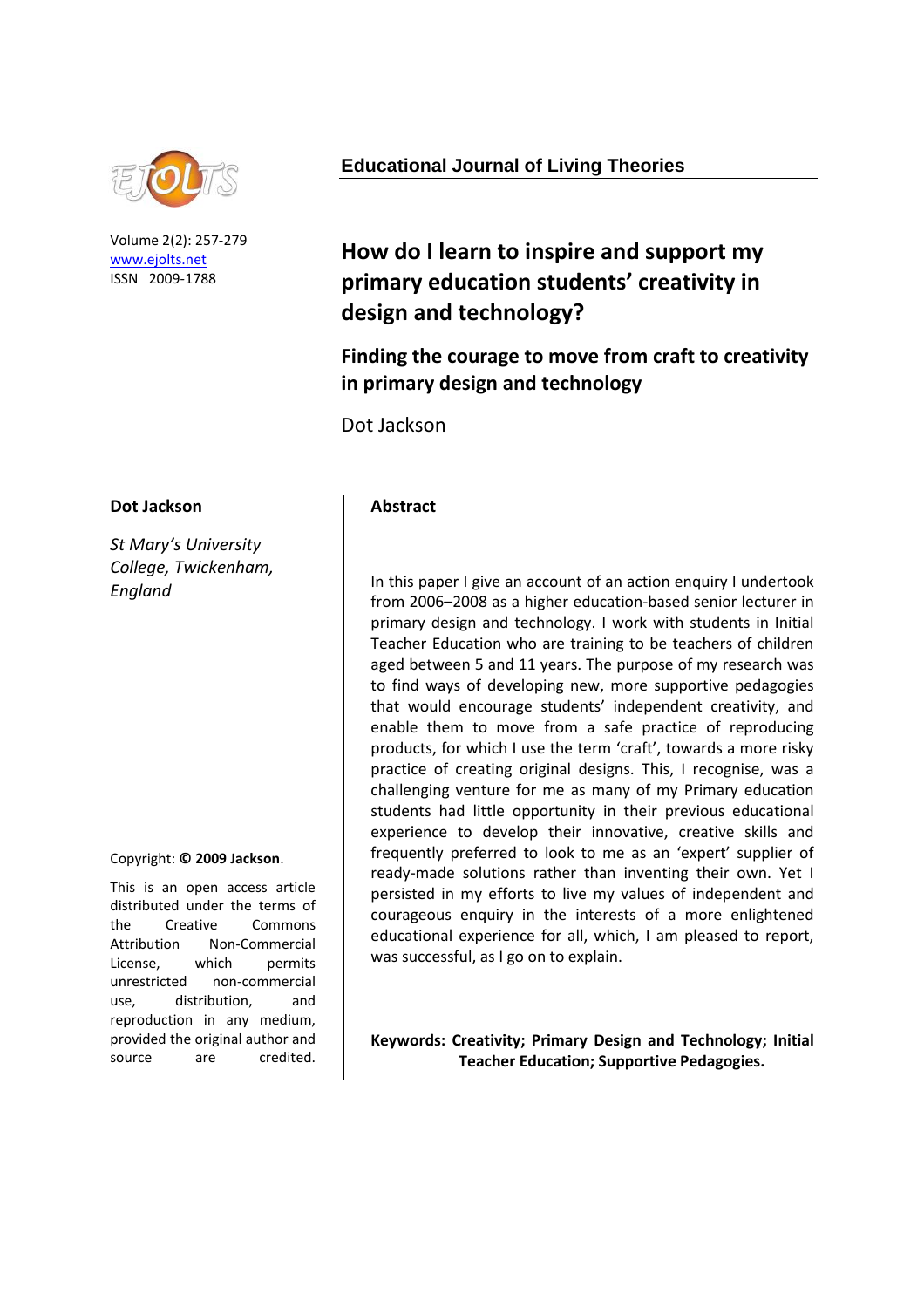### **1. Introduction**

My research was inspired by my belief that, as people, we can learn by experience (Habermas as cited in Finlayson, 2005) and can construct our own creative ways of knowing (McNiff and Whitehead, 2006 p.24) which can have an emancipatory influence in our capacity to question previously held ideas and move forward in our learning. As a reflective practitioner I try continually to improve my practice and by undertaking this research enquiry I aimed to develop my own living educational theory about my practice (Whitehead, 1989). I was fortunate in that a group of primary education colleagues were also undertaking their own action research enquiries concurrent with mine and we met frequently as a group to share and critique our work in a community of practice (Wenger, 1998). I presented my on-going research to my critical friends who critiqued my work and provided valuable feedback such as the importance of me clarifying what creativity means in the context of primary design and technology and in helping me make decisions about what data would be useful to collect to support my claim to knowledge. They also acted to validate my claims to knowledge. This was an important aspect of my enquiry, the validity of which hinged around my being able to test the validity of my emergent claims to knowledge against the critical feedback of educated and knowledgeable others.

I now outline some of the key aspects of my research story. I begin with a consideration of my methodology.

#### **2. Methodology**

The methodology I adopted for this research draws on Schön's (1995) observation about knowing-in-action and the contribution to new forms of theory by making explicit the tacit knowledge gained from reflection-in-action to inform reflection-on-action (Ghaye and Ghaye, 1998). I agree with Archer's (1992, p.12) suggestion that a designerly approach (Benson, 2005), where real solutions are sought for real situations, is the most suitable methodology for design and technology research; and so I am developing pedagogies grounded in dynamic epistemologies in a process where my students and I are co-creating knowledge. My ontological position informs the entire research process as I study my emerging practice, identifying my educational influence on my students' creative development and their influence on my professional perspectives as we generate our individual and collective living theories of practice (Whitehead and McNiff, 2006, p.32).

In reflecting on my practice I have made judgements based on my desire to live my values of respect, freedom and social justice through a supportive pedagogical practice; and I have used these values as living criteria and standards to judge the quality of my enquiry. I have reflected on my existing practice, considered my concerns, envisaged possible solutions and conducted a systematic enquiry to test out ideas about ways to improve.

Throughout I have adopted an educational action research methodology (McNiff and Whitehead, 2006) whose underpinning emancipatory values were commensurate with my ontological and epistemological stance, and have used a series of questions to outline my enquiry as follows:

- What was my concern?
- Why was I concerned?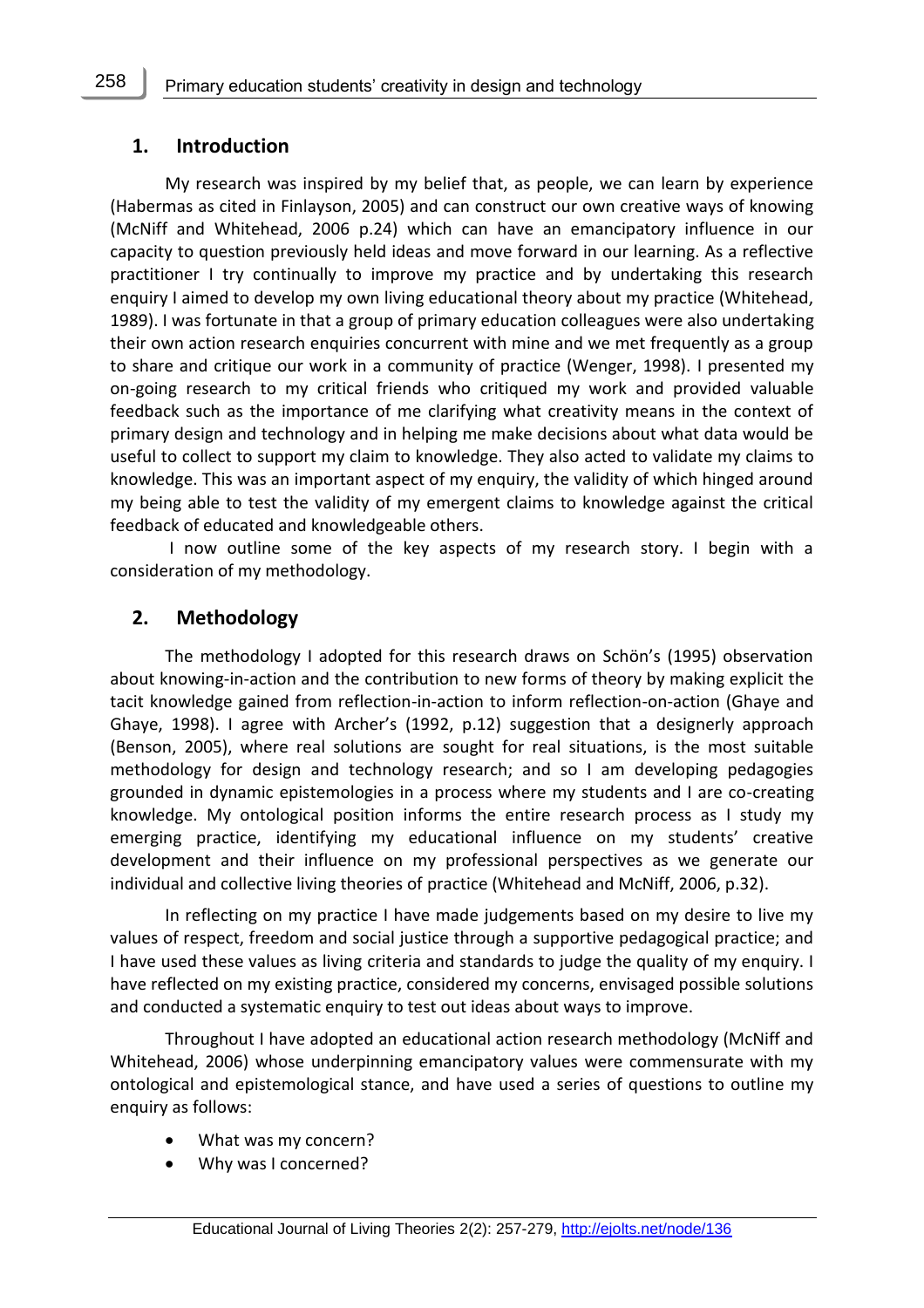- How did I show the situation as it was and how it unfolded?
- What data did I gather?
- What could I do? What did I do?
- What was the outcome?
- How did I ensure that any conclusions I came to were reasonably fair and accurate?
- What is the potential significance for my learning, for the learning of others and for the wider community?
- How will I modify my concerns, ideas and practice in the light of my evaluation?

These questions also form the section headings for organising the contents of this paper.

My claim to knowledge is that by teaching in a more emancipatory style (Freire, 1970) that celebrates people's capacity for originality of thinking, I have enabled my students to begin to externalise their implicit knowledge, develop their tacit creativity and challenge their normative assumptions about educational relationships.

I now outline the steps in my action enquiry.

## **3. What was my concern?**

I support Pitt's idea (2006, p. 1) that children are naturally creative and Baynes' belief that people are pre-disposed to design, to 'explore and change their environment' (Baynes, 1992, p.18). The Department for Education and Skills (DfES) document, *All Our Futures: Creativity, Culture and Education*, maintains '… that we are all, or can be, creative to a lesser or greater degree if we are given the opportunity' (Department for Education and Skills, 1999a). This natural capacity for imagination (Bronowski, 1973, p.19) needs to be fostered in order to develop. I also believe in Magaluzzi's advice to 'stand aside for a while and leave room for learning' (cited in Keyte-Hartland, 2006) and yet have often found myself using a delivery style of teaching in direct opposition to these recommendations. By previously adopting a didactic pedagogical style to meet the perceived demands of the Teaching and Development Agency (TDA) I had begun to experience myself as a living contradiction (Whitehead, 1989) because my belief in individuals' capacity for infinite acts of creativity was being denied in my practice.

My concerns were further deepened, because I realised that my primary education students come from an assessment-led schools culture in which exams and testing, mainly of propositional knowledge, was a part of their educational experience from the age of seven. Design and technology is widely recognised as a curriculum area that welcomes risk taking; consequently, failure is expected as part of working towards improvement and developing individual unique solutions. I wanted to encourage students to move away from 'craft' with its emphasis on recreating existing objects (Butterworth, 2006) to design and technology, where originality, user and purpose (Spendlove, 2005) are key considerations in developing creativity together with 'The courage to let go of certainties' (Fromm 1956, p.21), in order to be 'autonomous and creative problem solvers … And become innovators' (Department for Education and Skills, 2004, p.15).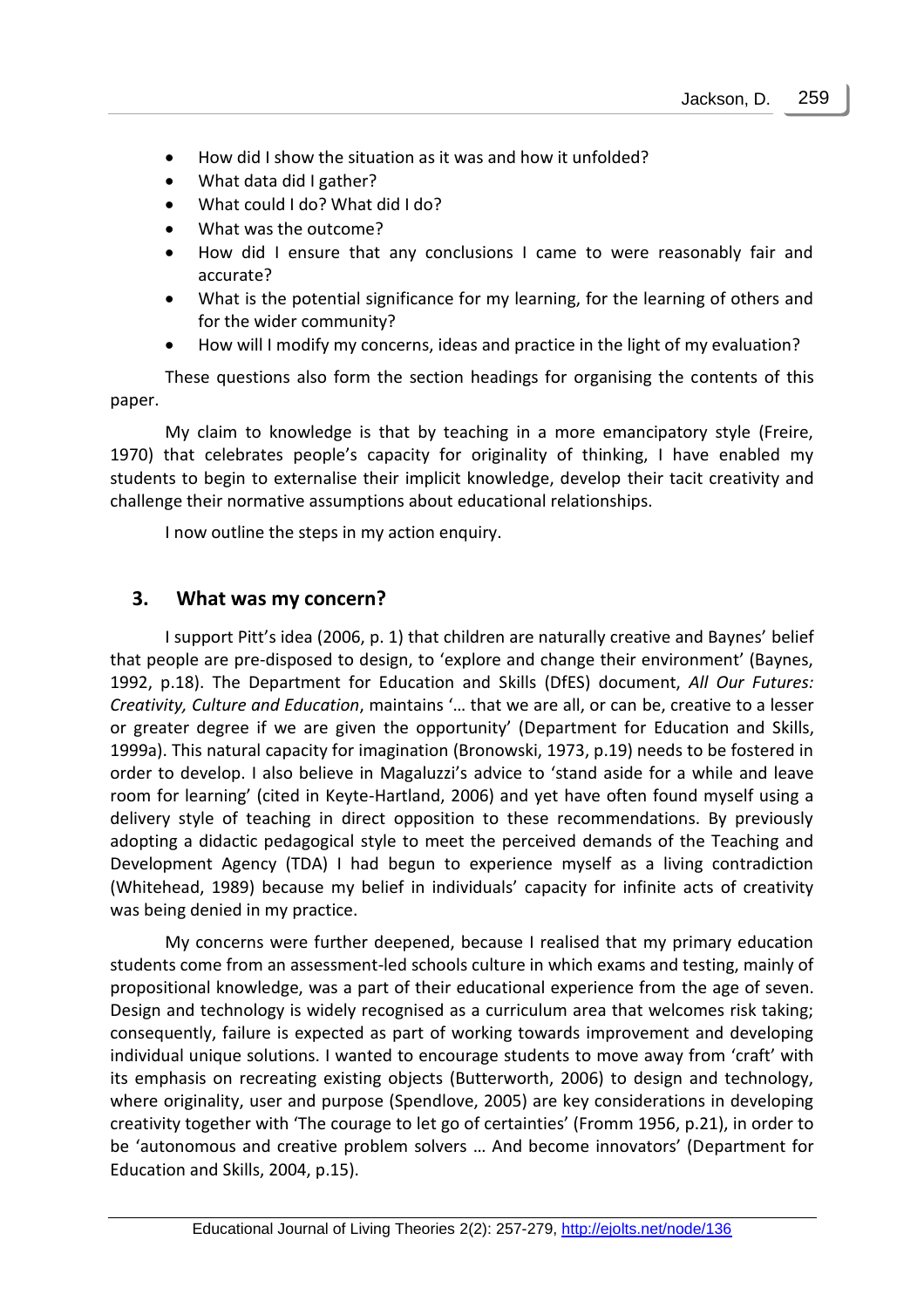If my students develop a practice that does not challenge their normative assumptions of an assessment-led, transmission form of pedagogy, then creativity in their classrooms could be stifled and the quality of learning experience for them as teachers and the children they teach could be greatly reduced. 'Uniquely, design and technology *empowers us to change the made world*' (Kimbell and Perry, 2001, p.3) and is fundamental to the 'future wellbeing of society' (Qualifications and Curriculum Authority, 2004) and a sustainable future.

Another concern is that my students seldom challenge my role as the source of knowledge, whereas I try to take a participative pedagogical position within the learning group to encourage shared learning. Students frequently ask for plans and instructions to make existing products. Whilst I recognise the need for focussed practical tasks to develop skills and knowledge I also identified a need to develop pedagogies that encouraged a 'trial and error' approach at times. Consequently, I endeavoured to move from the situation of 'teacher and taught' to a position where we are all 'simultaneously teachers and students' (Freire, 1970, p.59), inspired by my recognition that in creating designs and products we are also creating knowledge. I draw on Sfard's (1998) two metaphors for learning, as requiring both the 'acquisition' of knowledge and a process of 'participation' in knowing and understanding. I am concerned about educational approaches that rely too strongly on acquiring knowledge as a collection of facts without recognising the importance of the process of participating in learning, including practical experiences and reflective metacognition. Reflection, modification and perseverance are essential for success, and young people need help in recognising their own abilities and opportunities to develop them in their own way.

My research enabled me to respond to needs identified by previous students' evaluations which had revealed my tendency to focus largely on providing propositional knowledge-led courses. I prepare students to teach the National Curriculum (Key Stages 1 and 2) subject knowledge and skills (Department for Education and Skills, 2004, p.15). I recognised a need to understand my practice in order to be in a position to transform it for the better (Freire, 1970) in ways that enabled students to express their tacit creative knowledge. I therefore resolved to move towards a more dialogical approach and to find ways of providing an inclusional learning culture that fostered creativity. This reflection led to my research question, 'How do I learn to inspire and support my primary education students' creativity in design and technology?'

#### **4. Grounding my enquiry**

Creativity is an essential part of design and technology (Keirl, 2004, p.145) and combines novelty (Cropley, 1999), originality and appropriateness (Sternberg and Lubert, 1995) and involves both intellectual and physical activity. It might be seen as developing something new or making connections between previously unconnected ideas. Creativity in education involves innovation, is grounded in values, and is purposeful, imaginative and original with subjective judgements (DfES, 1999b). De Bono writes extensively about the value and importance of creative thinking for individuals and societies summarised in the following short video extract: [http://www.youtube.com/watch?v=UjSjZOjNIJg.](http://www.youtube.com/watch?v=UjSjZOjNIJg) Historically creativity was linked to genius and perceived as possessed only by a few exceptional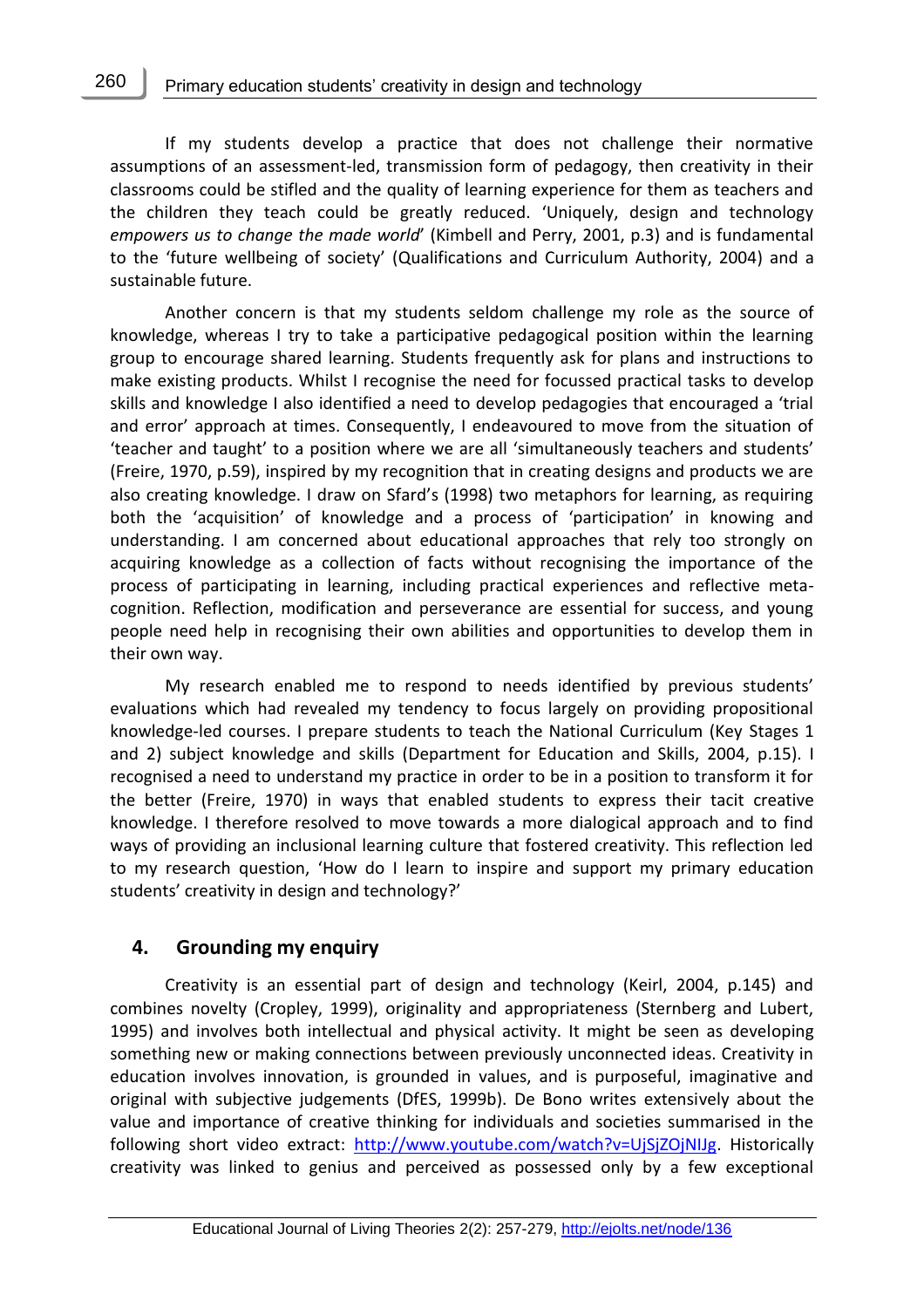individuals (Albert and Runco, as cited in Sternberg, 1999, p.18). However Csikszentmihalyi (1996) recognises a particularly engaging motivation that everyone can experience from successful creativity. Gardner (1997) uses the term 'Big C' for the creativity possessed only by a few exceptional individuals whereas Benson (2004, p.138) and Craft (2000, p.3) suggest the term 'little c', also known as 'democratic creativity' (NACCCE, 1999), which, they say, is creativity possessed by everyone and is a more appropriate concept in relation to primary education. My particular interest is in helping students develop their 'little c' creativity in a way they perceive as creative in relation to their practice, how they make meaning and interpret their creativity and how they develop their own creative knowledge (Ihde, 1990, as cited in Dakers, 2006, p.26).

#### **5. Why was I concerned?**

Lack of creative development in teacher training (Davies et al., 2004; Abdallah, 1996) may lead to uninspiring and unfulfilled primary teachers. My reflections from previous courses indicated that students frequently have an expectation of a transmission style of pedagogy in what Freire describes as a 'banking concept of education' (Freire, 1970, p.53). I also recognise the tacit and explicit knowledge (Polanyi, 1967, p.4) the students bring to the course, believing that each one of us creates our own knowledge as we live, and our ideas change with new experiences (Buber, 1923).

It is my experience that students often lack confidence in their capacity for originality of thinking, possibly as an outcome of their cultural and educational experiences, their 'habitus' (Bourdieu, 1990, p.3), tending to rely on my knowledge and secondary sources to provide ready-made solutions to problems. They seemed to lack the creative courage to challenge normative educational practices and to 'Go against the flow' (Abbs, 2005), potentially becoming teachers who fail to provide their pupils with opportunities for creative expression.

I also felt that some of my educational and professional values were being denied in aspects of my practice. A core underpinning value is respect for others and I believe each person will have experiences which will contribute to their educational beliefs and creative expression. I recognise that differences in opinions may be generative and can lead to creative innovation and I value an inclusive educational experience where dialogue is valued. Therefore I work towards an inclusive pedagogy within a culture of equal opportunity towards developing a praxis of collaborative learning. I challenge a curriculum where 'the pragmatics of education, which often take precedence, mean that although desirable, creativity is often marginalised and remains on the periphery rather than at the centre of the curriculum' (Spendlove, 2005, p.9).

## **6. How did I show the situation as it was and how it unfolded?**

My students, who became my research participants, were all generalist Primary student teachers in their third year of three or four year programmes. They have been on school experiences in both their first and second years. In my university students select two subjects at the end of their first year which they develop as specialist areas. However they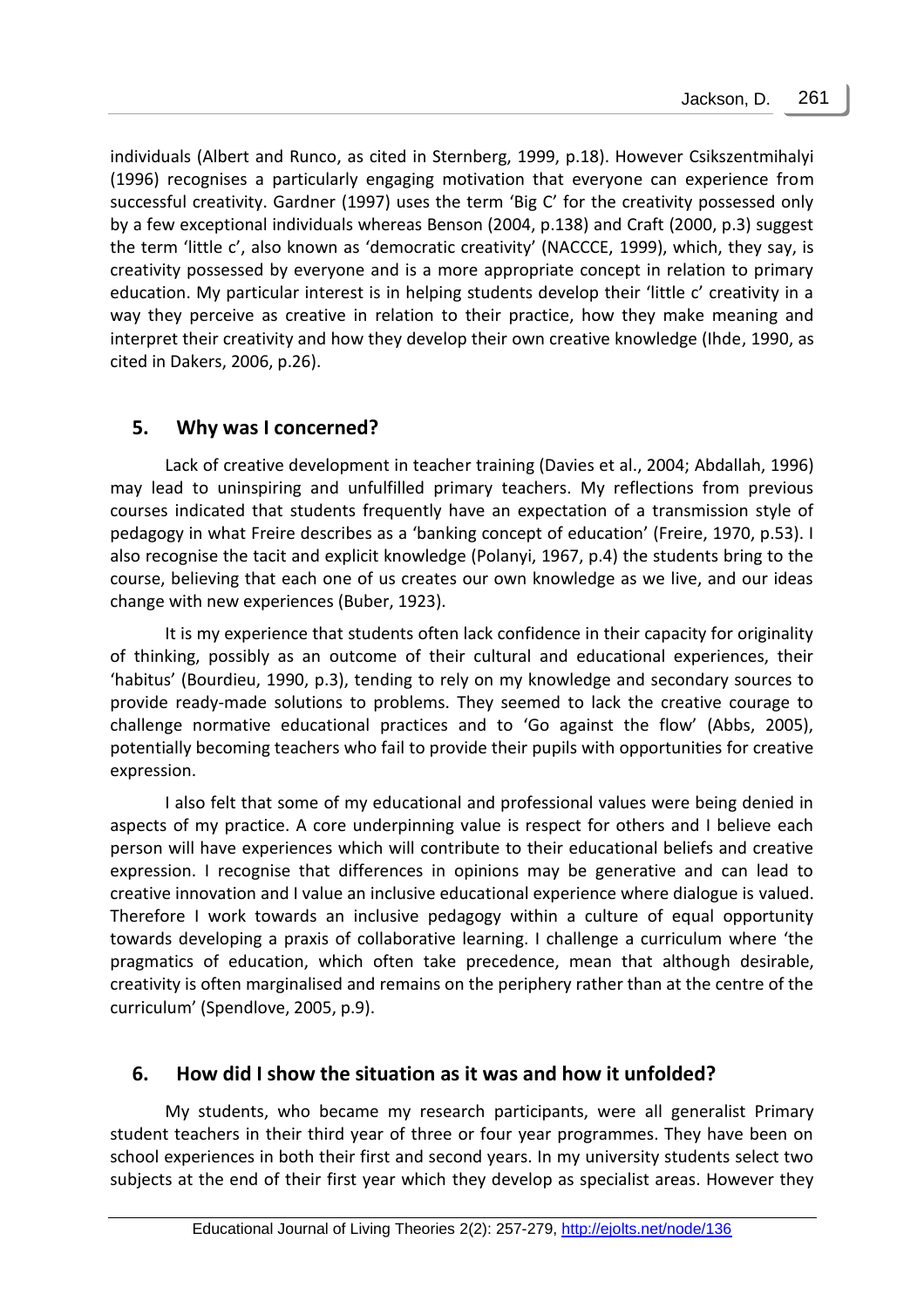are not required to have any particular qualifications in design and technology to choose this option and few of my research participants did.

The research took place over two academic years from 2006 to 2008 with two cohorts of third year undergraduate primary design and technology students studying aspects of mechanisms and control. The course was in two parts: Part (a) included 10 sessions of teaching, practical work, directed time, personal reflections, and part (b) provided 4 weeks school placement in which, in collaboration with teacher/s, students worked to support primary children learning design and technology.

## **7. What data did I gather?**

Data was gathered from a range of sources to generate evidence to act as the grounds for my claim to knowledge and to address methodological issues, including triangulation (Cohen et al., 2000, p.111). From the data I gained a comprehensive overview of my practice in relation to the enquiry, showing the situation at the start and end of the taught course, at discrete times during the course and after the school experience.

Ethical considerations were addressed with completion of a self-certified ethics form and agreement from individual students. They were reassured that their identity could remain anonymous in any published work and their participation in the research would not affect their assessment. Colleagues agreed to be critical friends, and a validation panel was convened to which I presented my progress reports and final research paper.

## **8. What data did I gather?**

The following data was gathered in order to generate evidence to show my emerging practice and my developing learning:

- An attitude scale of questions (see Appendix), informed by Koestler's (1964) theories about creativity, was piloted, edited and distributed at the start of the taught courses, providing me with immediate quantitative data about students' personal and professional perceptions of creativity and the development of their creative knowledge. Analysis of the attitude scales informed modifications to the planned course to meet students' needs at the outset. Repeating the scale at the end of both courses gave comparative data showing changes in attitudes and informing me about how my learning was transforming my practice and about aspects for future improvement.
- An on-going reflective design diary compiled by students in each group with personal reflections showing emerging trends (Hopkins, 1985, p.103) in creative development during the course and on school placement. Comments in their diaries gave me information about incidents where my actions had influenced students' creativity and informed my learning further.
- My reflective journal documenting my changing perceptions and actions and informal discussions with students. This acted as a valuable record for comparing comments with other data to give an overview of my emerging transformational practice.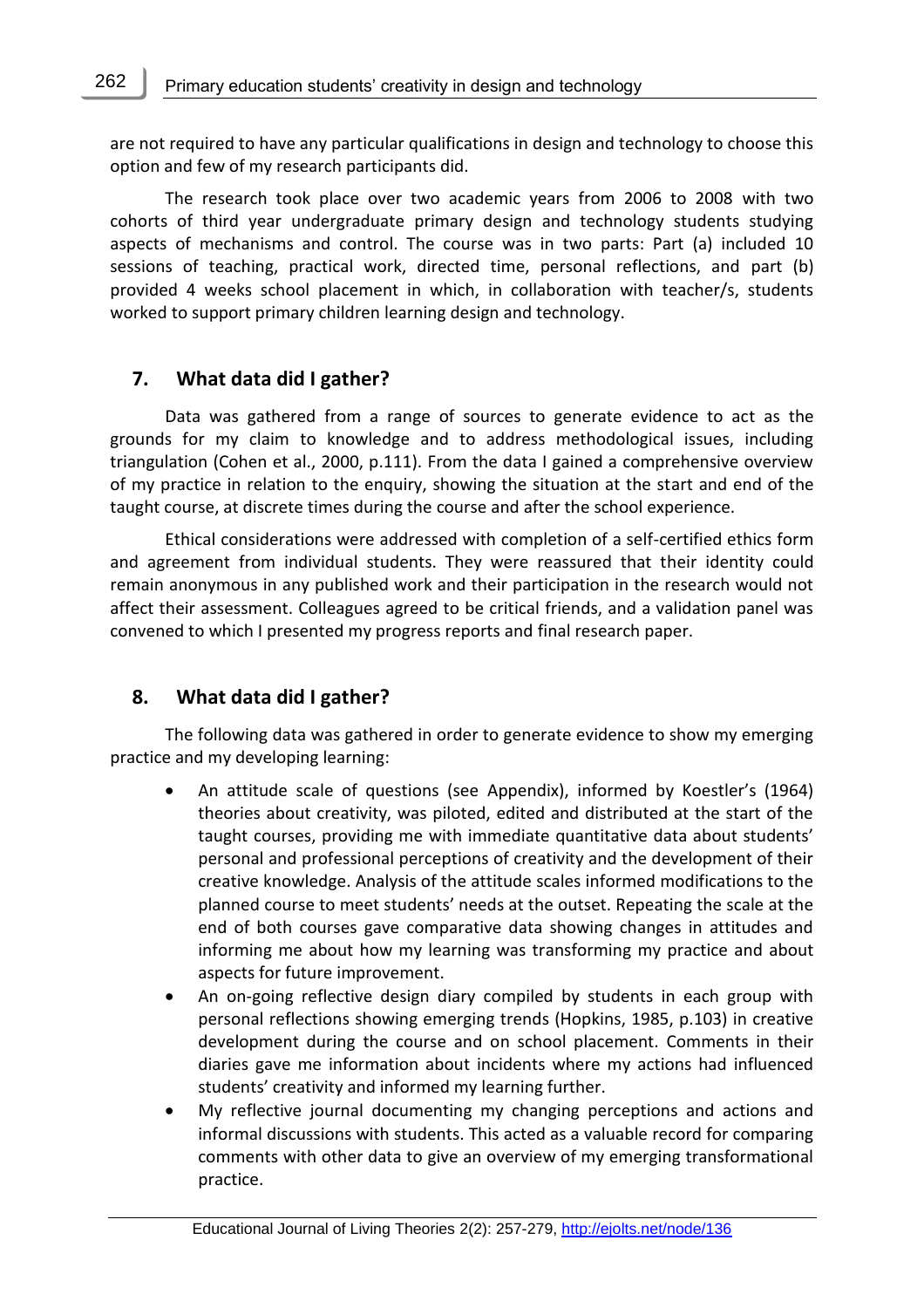Course evaluations and evaluations of after school experience from which I generated evidence about my relational practice with students.

#### **9. What could I do? What did I do?**

I considered a range of strategies to move towards more democratic praxis including the approach suggested by Taylor (2005) who writes about 'trying to encourage children to use me as a tool for their learning' (Taylor 2005, p.181). I decided to aim to improve my role of enabler, allowing students to develop independent and collaborative learning whilst I learnt to develop more emancipatory pedagogies. My actions were particularly inspired by the work of Dewey (1916), Vygotsky, Neill (1998) and Magaluzzi (as cited in Valentine, 2006) in recognising the importance of learning by experience, exchanging ideas and creative development. I modified an existing course to allow for more collaboration and creative development in a number of ways, as follows:

- I reduced time spent disseminating information, leaving more time for discussion, and dialogical critique. Most sessions began with time for discussions about readings, on-going designs or personal reflections.
- I introduced a student 'reflective design diary' as a record of their subject knowledge and personal development. Students were encouraged to include self-reflections to present their work in a personal way reflecting their developing creativity. Some used techniques developed in sessions such as sliders and 'lift the flap' to display designs, ideas and reflections.
- I gave selected readings at intervals. The readings supported discussions and reflections about theories surrounding creativity in design and technology.
- I introduced 'creativity starters' These consisted of quick, practical activities intended to generate divergent and designerly thinking. For example I provided a small bag containing a few random items such as paper clips, a paper plate and a length of string. Pairs of students were asked to use the items to design and make a product for a specified user with a particular purpose. This type of activity requires creative thinking to make an original product which has a purpose.
- I encouraged a culture of informal feedback about my practice. I asked students' opinions and frequently modified plans in a move towards a more collaborative learning environment in a 'co-operative learning base' (Johnson et al., 1984).

I used my key values of respect, inclusion, equality of opportunity, experiential learning and professional commitment to guide my practice in my planning and as my living standards for judging the quality of my research (McNiff and Whitehead, 2006, p.150). I presented my on-going reflections on my research to my critical friends for feedback. I received helpful and encouraging comments which informed my research and my practice such as emphasising to students that creativity in design and technology means having consideration for both originality and purpose and allowing time for development of procedural knowledge in sessions.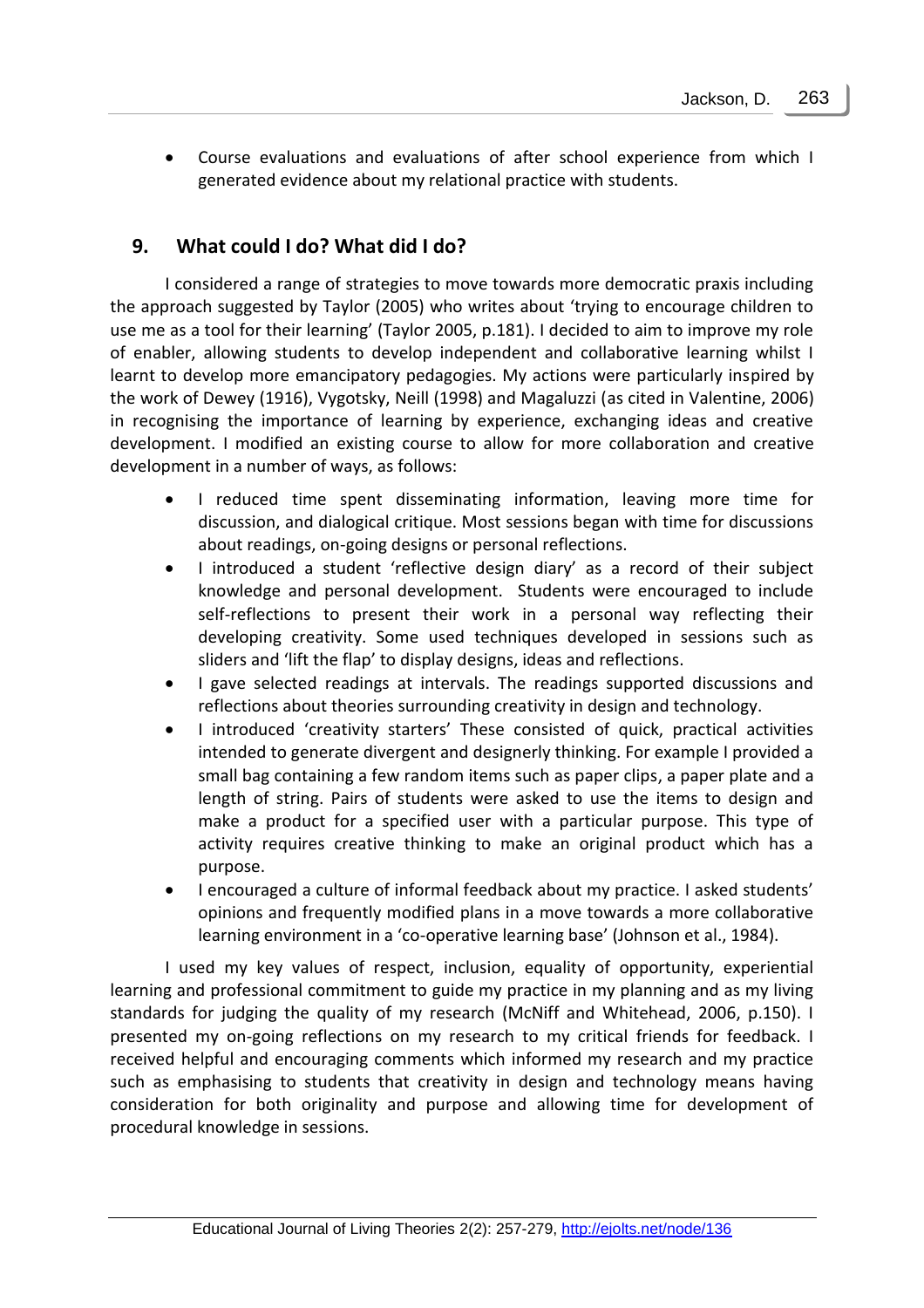Key successful activities such as discussions about readings and using reflective design diaries (Aston and Jackson, 2009) were retained and my pedagogy developed to improve towards living my values in my practice.

#### **10. What was the outcome?**

The groups were small and all were women. Group A comprised 9 students identified as A to J (no 'I') and group B comprised 6 students identified as K to P (no 'O'). A friendly, professional learning community developed in both cohorts. A number of students (noted in my journal) commented about the enjoyable, relaxed but active learning environment (see data below).

#### **11. Attitude Scales**

The attitude scales I distributed to inform me about students' perceptions of their personal and professional creative development began as a data collection method but became a useful discussion tool at the start and end of the courses and a strategy I will adapt and retain in my future practice. Results (see student comments below) showed that students valued the learning environment, and for some it changed their perceptions of their creative capacity in a positive way.





#### **12. Time for discussion**

Both groups were challenged when first asked to express their ideas verbally. However the discussions that followed frequently gained impetus as each student seemed increasingly inspired to speak in response to comments from others, respectfully challenged other people's perceptions and so refined their own ideas in a *dialogical theory of action*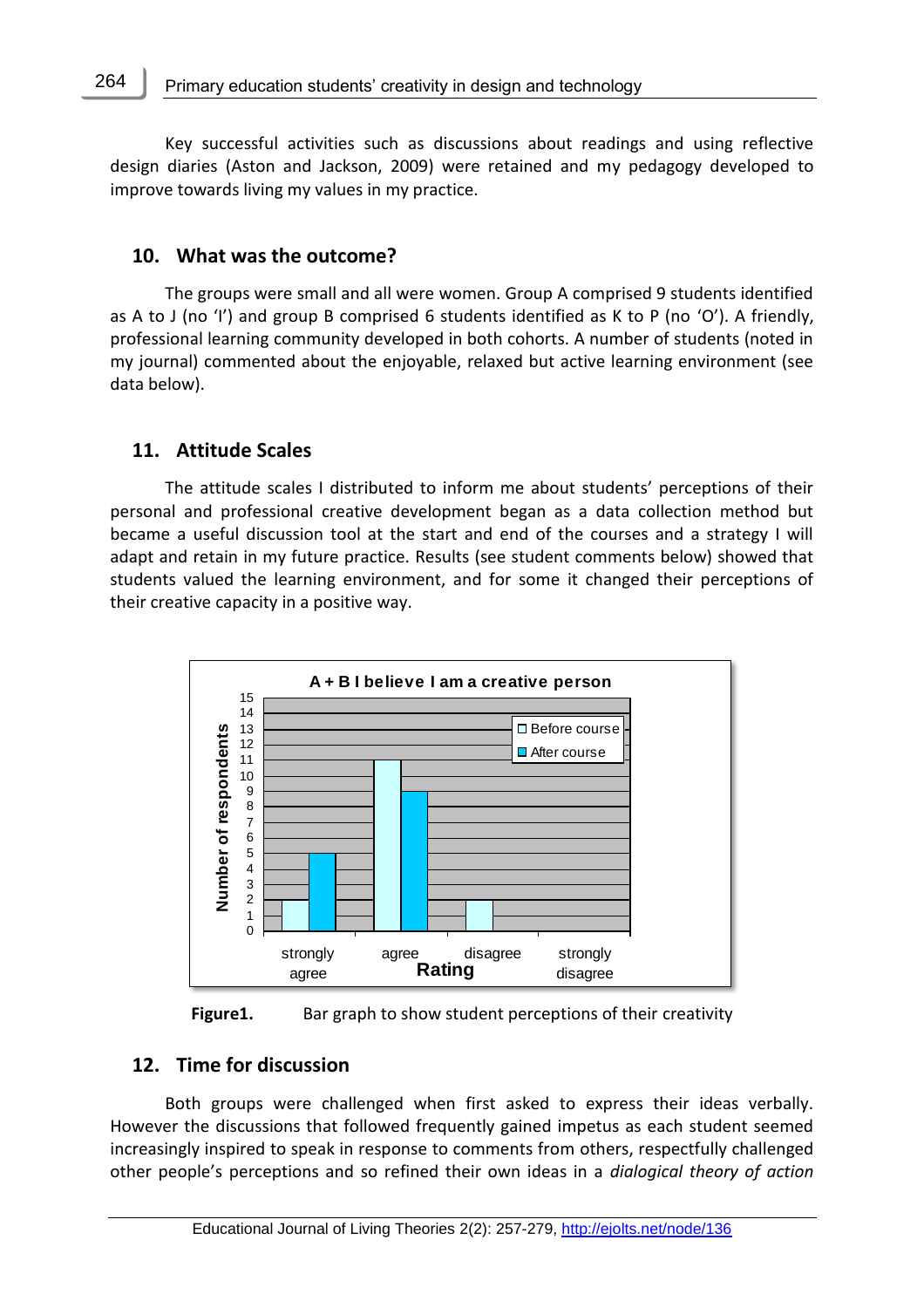(Freire, 1970, p.167): 'I feel it has been useful to share ideas, as this brings the opportunity to discuss and develop the idea into a more concrete design' (Student M., personal communication).

I frequently questioned my decision to prioritise certain activities over others for example teaching subject knowledge or allowing time for more practical work and will continue to share my concerns with my students and critical friends in order to come to a more acceptable practice.

During the course I observed a distinct change in practice, particularly in group A. They moved from being a group of diverse people engaged in similar activities to a cohesive community engaged in relational learning in a way that Buber describes as an 'I-thou' relationship (Buber, 1923, p.85). This outcome was significant to my learning, as relationships within the two groups were supportive in very different ways and I was aware of responding in different ways to each group.

Although many students stated on the attitude scale at the outset that they preferred to work alone, the data shows a general trend by the end of the course towards valuing group critique and support, as demonstrated in Figure 2 and students' comments, as shown here:



#### **Figure 2.** Bar graph to show the results from students' attitude towards preferred working place

The resource was made through collaborative work. This allowed each member to support one another and alter initial ideas. It gave us opportunities to be creative as there was one topic seen through different perspectives. (Student P., personal communication, March, 2008)

I also find it useful to hear other people's ideas as this sometimes offers inspiration to think of my own ideas. (Student M., personal communication, December, 2007)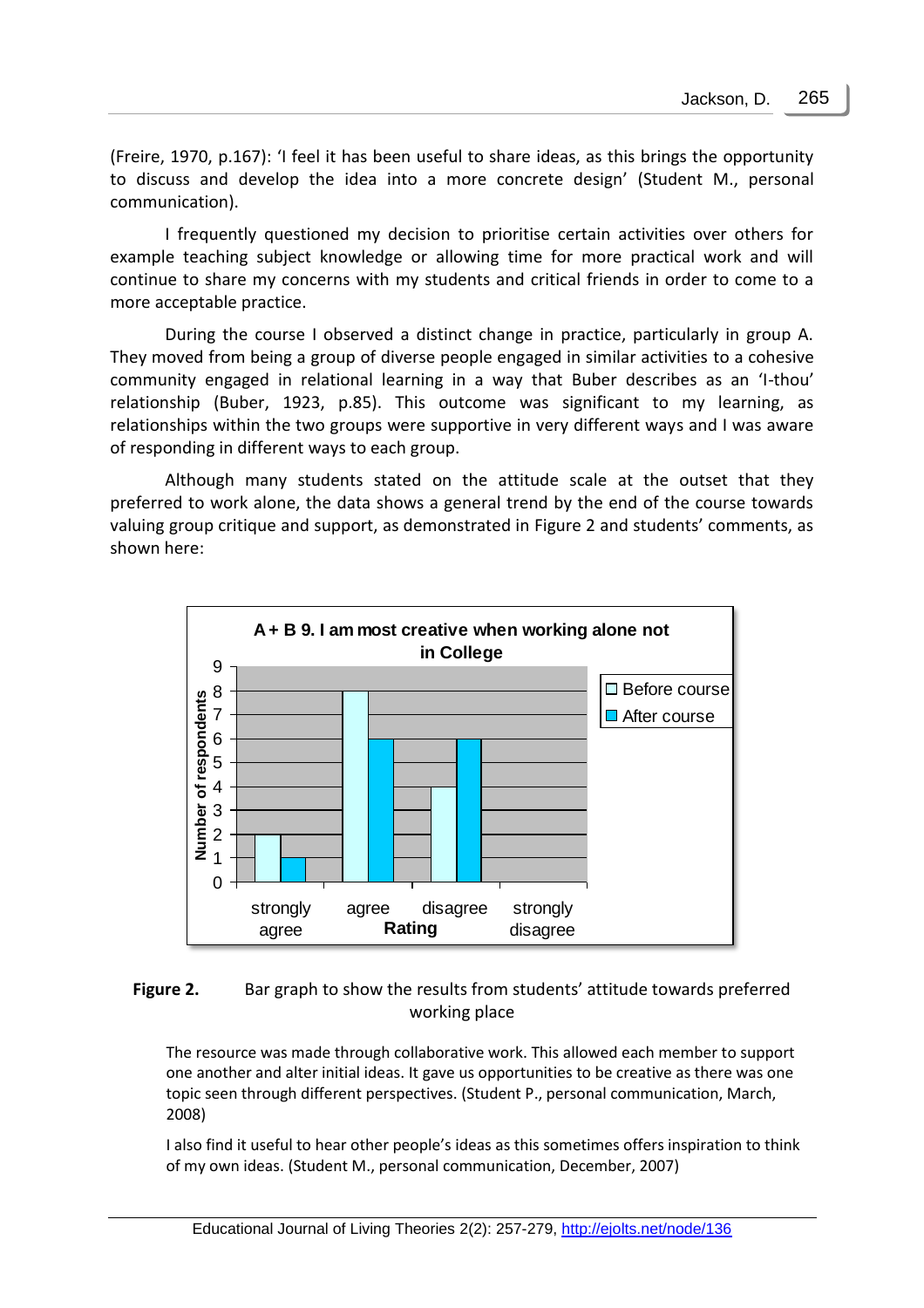Students also commented about their increased awareness of their own capacity for creativity such as Student H who commented: 'The course has changed my perception (of my creativity) completely. Before the course I did not think I was creative at all. Now I realise that in fact, I am quite creative' (Student H., personal communication, March 2007).

Group B students were confident in their creative ability at the start and yet over the course developed their capacity for critical reflection, and discussions revealed that some had reviewed their ideas about creativity and supporting children in design and technology. Student P reflected, 'I am now a more creative thinker... I aimed to be creative and have also done so on school experience during display work and activities' (personal communication, March, 2008).

However one student pointed out an observation I shared that sometimes 'my creativity is higher than my ability' (Student L., personal communication, March, 2008), raising a significant point about developing self knowledge and implications for personal target development.

Adjusting my practice in accordance with my commitment to respect the contributions of my students by allowing more time for discussion has resulted in many students reflecting on their creative capacity in an atmosphere for creative learning. The following comments show this situation in action:

I feel this course has helped me develop my creativity. I like the way that Dot prompts us to share our ideas and then we evaluate them as a class. This really helps me and I find it less formal. (Student N., personal communication, March, 2008)

The course has helped develop my creativity hugely – the freedom of the course has been a strength! (Student H., personal communication, March, 2007)

Results also showed that the majority of students valued the inclusive learning environment and for some it increased their confidence: 'My confidence has greatly increased (through working with others)' (Student L., personal communication, March, 2008).

#### **13. Reflective Design Diaries**

Students approached compiling a reflective design diary in a range of ways. For some it allowed an expression of their tacit creative ability and they were awakened to a skill they had not recognised in their previous work (see comment by student H). For others it was an opportunity to have their artistic skill celebrated as we shared the diary entries during the course. Student N reported that her experience of teaching an autistic boy who responded in a transformational way when encouraged by creative activities supported the importance of creativity in the curriculum.

Both groups found that keeping reflective design diaries gave them opportunities to reflect about their learning (Aston and Jackson, 2009) and they valued their reflections as shown by the following comments:

The reflective diary enabled me to reflect and evaluate ideas I have. It has allowed me to look at ways in which I was creative and worked well and why. It helped me reflect and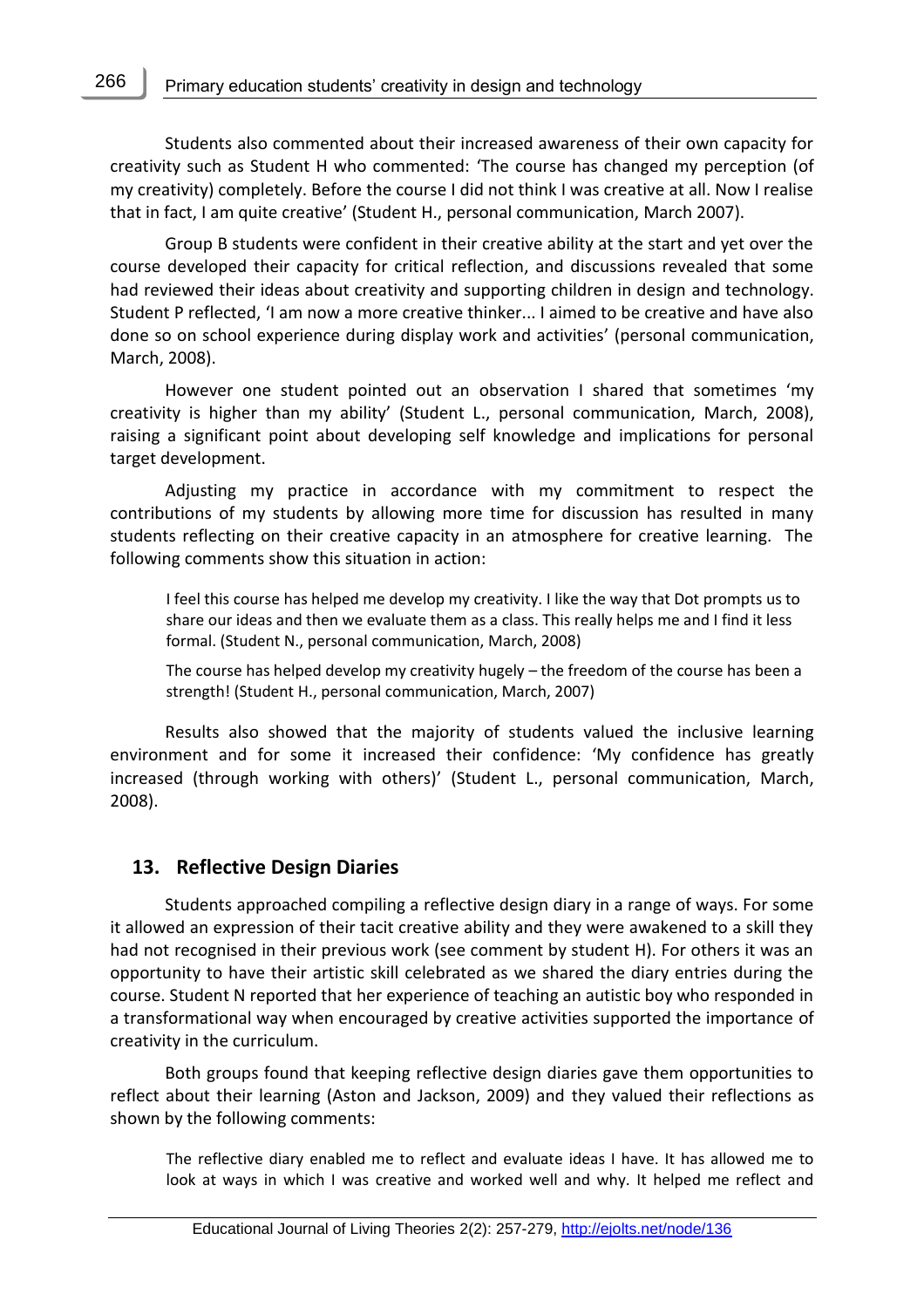evaluate my own learning and find ways to improve. (Student B., personal communication, March, 2007)

Student H (personal communication, March, 2007) wrote 'I found that I was able to see my own creativity developing- which was very useful', and Student N (personal communication, March, 2008) believed that 'The reflective diary allowed me to flick back to the beginning and see how much I have progressed.'

Reflecting on these comments I recognise that giving students this opportunity to reflect and articulate their ideas in words and designs could be emancipatory and empower students to recognise and use their new knowledge about their capacity for creativity. I will therefore continue to give students recognition for their work by including reflective design diaries in the assessment for this module.

#### **14. Creativity starters**

Creative starters comprised short activities to promote divergent thinking; for example:

- thinking of alternative uses for familiar objects such as CD roms, clothes pegs, paper clips and plastic bags
- suggesting original designs linking usually unconnected ideas such as fruit and shoes
- following watching a video of children in Kenya making wire toys (galimoto), students used thin wire and a stone to form the wire into a shape which represented an aspect of their personality
- small groups of students were provided with bags containing a few random objects and asked to design and make an original product for a particular user (such as a small child).

These activities were developed as a new pedagogical strategy following my reflections about whether I had offered sufficient opportunities for developing creative thinking skills, and proved to be both popular and revealing about students' own perceived creativity as shown by Student M (personal communication, March, 2008) who commented in her reflective design diary, 'I found this a very good way to stimulate ideas. It forced you to make connections that you may have not originally thought about.' Another student wrote:

One particular activity that we completed within a session was each person was given a random everyday object. I was given a stirrer, and the other peers were given a CD or a paper clip. Our task was to come up with as many uses as we could, for this particular object. I was surprised at the amount of things I thought of, and this task made me realise that I can be quite creative and I should use this creativity. (Student M., personal communication, March, 2008)

These activities engaged the students in active, creative participation for much longer than expected so I adjusted the remainder of sessions accordingly. I felt this action was more in line with my value of respect for my students, and the overall learning outcome of the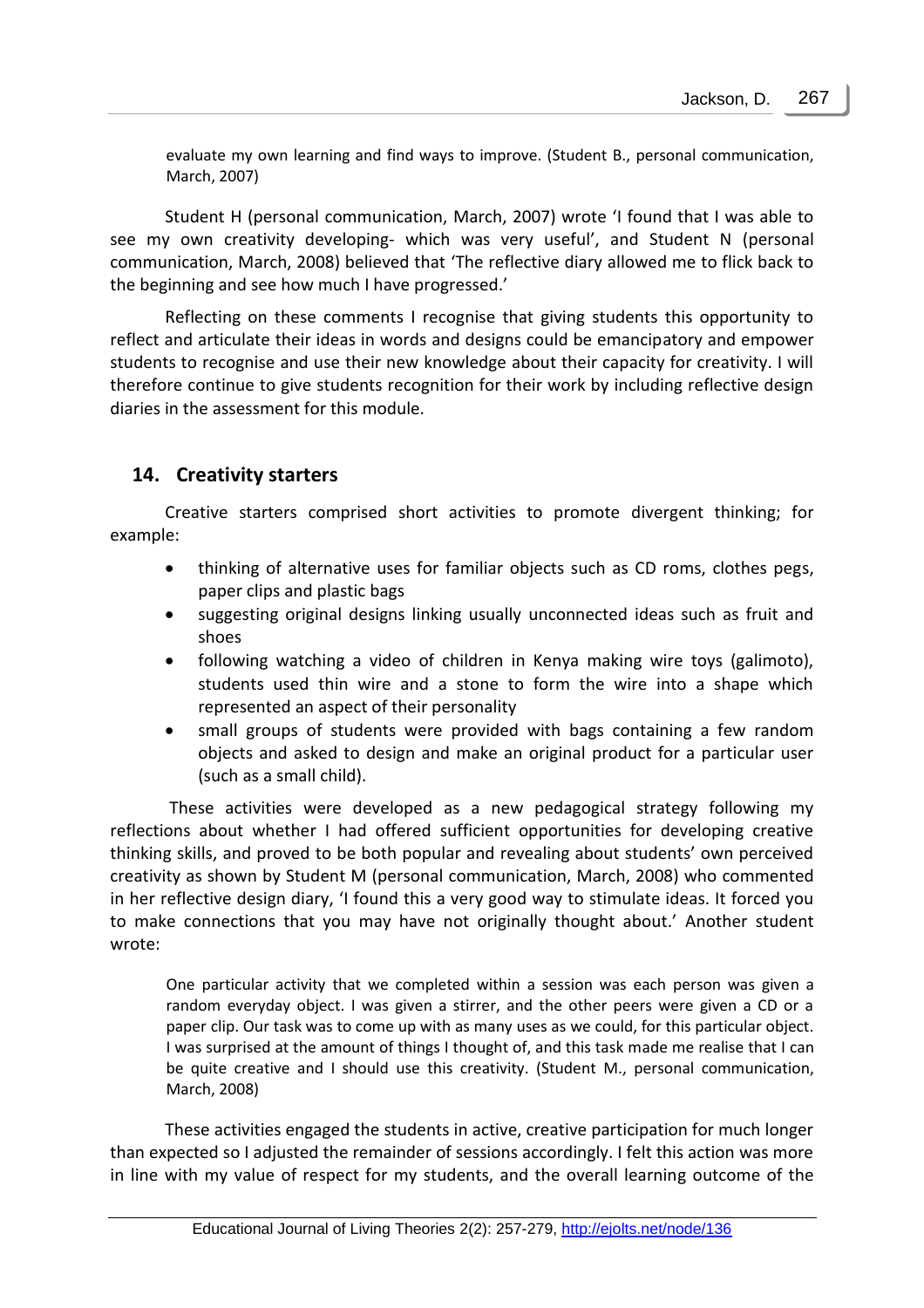session was not compromised as the students were motivated by their creative success (Csikszentmihalyi, 1996). I also recognised that 'With guidance, students learn that their creativity is legitimate and that it can lead to change' (Keirl, 2007, p.61). Figure 3 shows how a student used knowledge and skills about wheel and axle mechanisms developed in session to make an original product. Creativity is shown by linking two previously unconnected ideas of vehicles and monsters.





#### **15. Collaborative learning environment with dialogical critique**

As students began to show confidence and break away from 'craft' towards creative innovation I identified which changes in my pedagogy were best for supporting their learning. These included developing a 'pedagogy of listening' (Rinaldi, 2005) as students expressed their ideas and concerns whilst designing and making. The dynamics of both groups had significantly changed by the end of the taught courses. Group B in particular showed a marked change after the school placement, seemingly inspired by taking their newly found ideas and confidence into their practice (research diary, November 23, 2007). By nurturing the students' latent creativity in a supportive and collaborative learning environment I may have provided an atmosphere where they felt secure in making their tacit knowledge explicit, and the confidence to transfer it into their practice.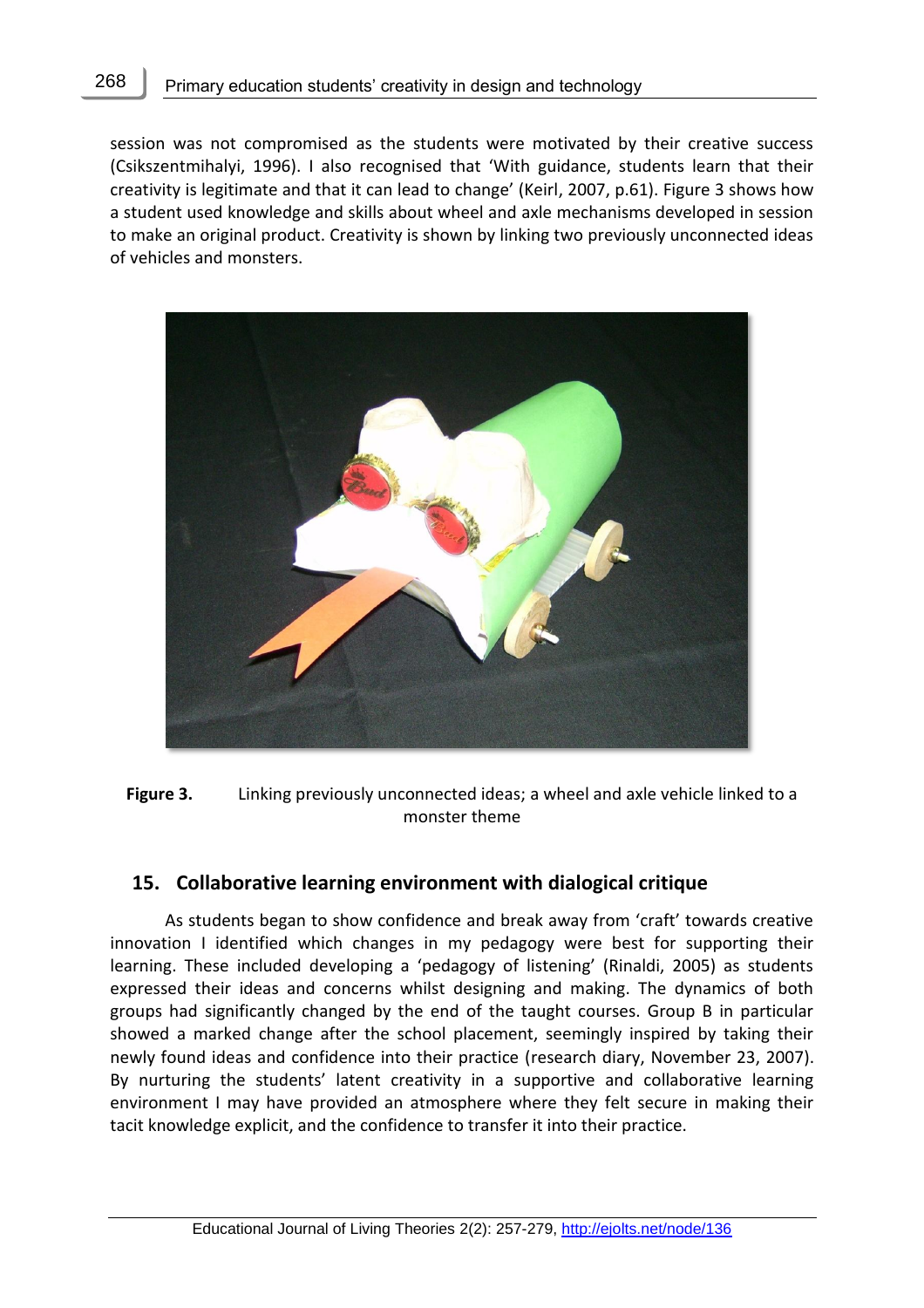

**Figure 4.** 'Cecil' the snake lamp

The student who made 'Cecil' seen in the photograph above initially planned to make a model lighthouse but after discussion about the importance of 'real user real purpose' in designerly thinking she designed a lamp specifically for a boy she knew who likes reptiles. This design decision shows the student becoming confident in her creative ideas and competence to break away from a known design and create a completely original one.

Other examples of how students created original products designed for a 'real user' and 'real purpose' (Benson, 2005) are illustrated below (note that in Primary education a fictional character may be considered 'real' for the purposes of designing products).



**Figure 5.** Glasses for Harry Potter so he can see in the dark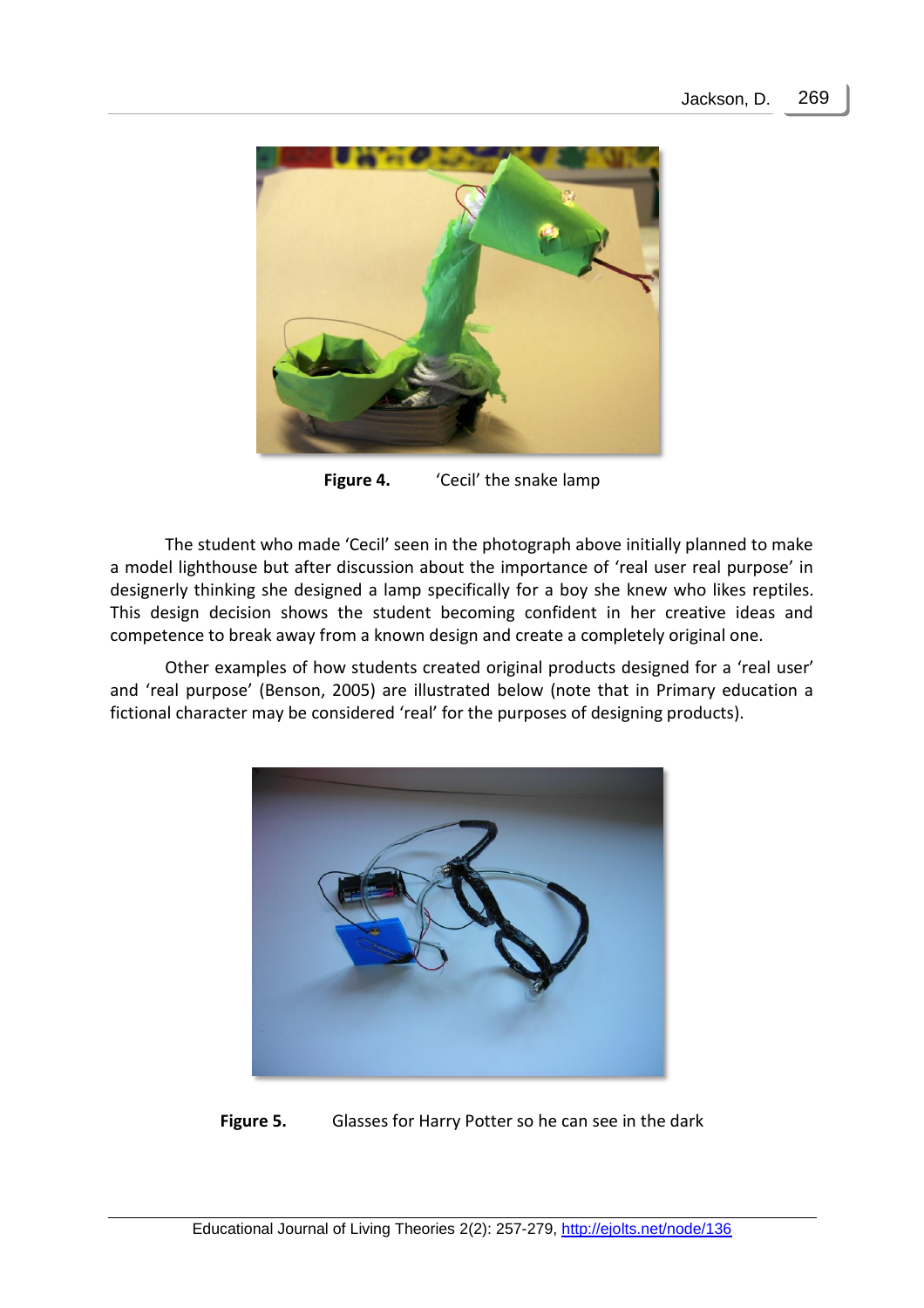

**Figure 6.** A night light for the Lost Boys in Peter Pan

Some students were reluctant to abandon the familiarity of the normative roles of teacher and student but a range of comments from both groups indicate a general transformation towards independent learning and an increase in student confidence. One student responded:

At first I did not feel very creative. The course has helped me develop confidence to try new ideas and as a result developed my creativity. It has helped me reflect on things that I have made and why they were creative. (Student B., personal communication, March, 2007)

Affirming data about how my values have been expressed in my practice include comments from end of taught course evaluations such as 'Really enjoyed the course and felt that Dot really encouraged our development' (Student H., personal communication, March, 2007), showing the realisation of my values of respect, inclusion, motivation and a commitment to recognising my learning and that of my students.

#### **16. The school placement**

I was encouraged by the professional and confident approach the students adopted when negotiating with schools. Student B also made creativity a focus of her school experience, sharing ideas with the class teacher, suggesting my practice may have had an influence beyond my student groups and into the wider educational community.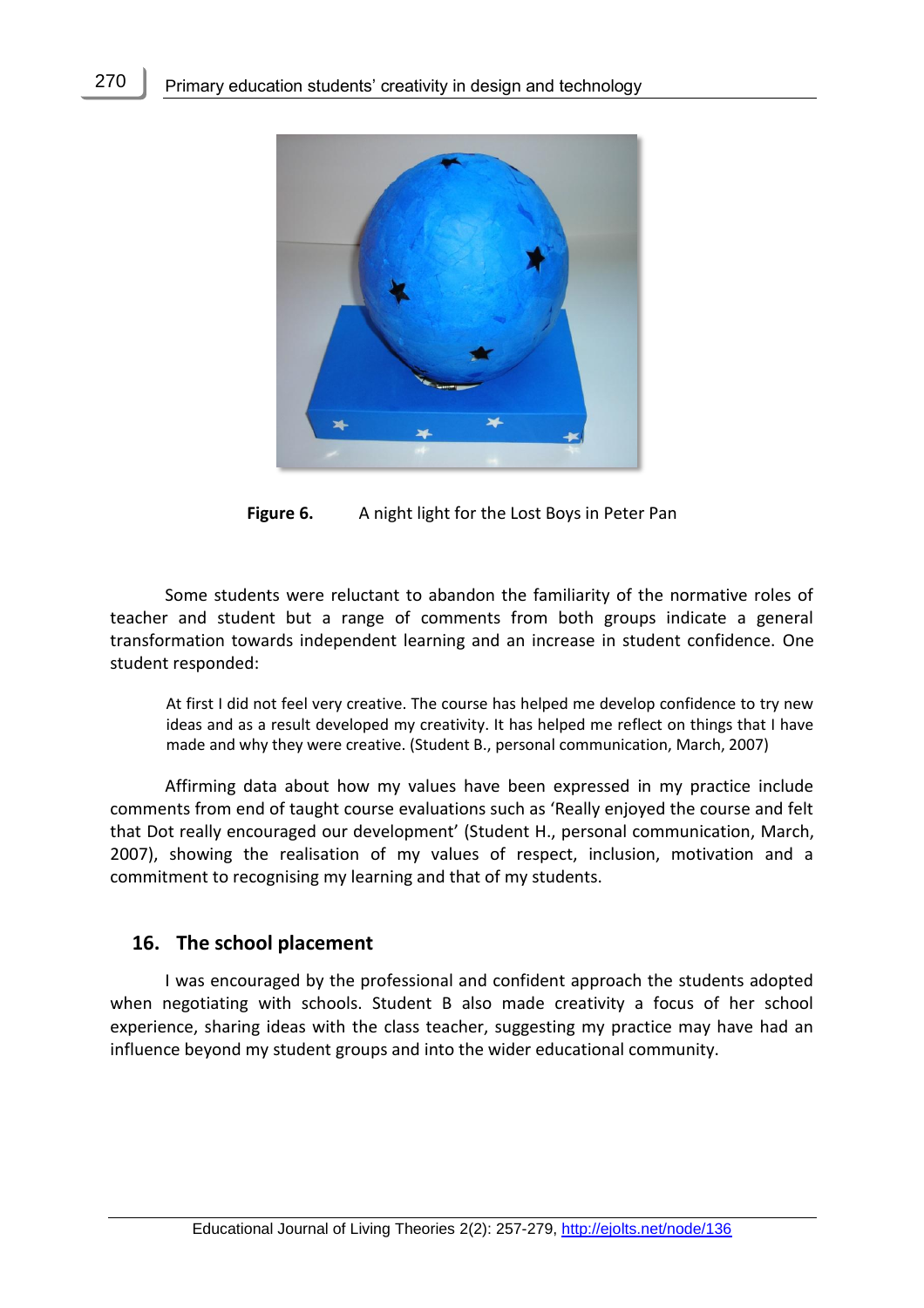## **17. How did I ensure that any conclusions I came to were reasonably fair and accurate?**

I presented my research to colleagues and critical friends who acted as my validation panel to scrutinise my evidence and give critical feedback about my claims to knowledge judged against the following criteria:

- Have I articulated my key values of respect for individuals, their opinions, needs and ideas, equality of opportunity and commitment towards supporting well informed, reflective, creative primary design and technology practitioners, and does the evidence provided reflect this?
- Does my research clearly demonstrate a belief in the importance of a collaborative and supportive learning community to inspire independent creative development?
- Does the evidence show an emerging picture of an improvement in student perception of their creativity in design and technology and my ability to provide an appropriate creative climate?
- Is there sufficient evidence to show how I have generated new knowledge about my practice and new theory in the form of dynamic relational and transformational living theory?

Feedback from my presentation was positive and they supported my claim to knowledge based on the evidence presented offering useful critique.

## **18. What is the potential significance for my learning, for the learning of others and for the wider community?**

Following my on-going reflections, student comments and discussions with my critical friends who were also engaged in action research enquiries, I made changes and began to move my pedagogical practice away from a didactic approach and more in line with my student-centred beliefs.

I was uncomfortable at first, suggesting to students that they would lead their own learning, as it was clear that many preferred the normative roles of pupil and teacher, and I questioned whether I was practising within my values of freedom and respect. After reflecting on further discussions with my critical friends, I decided that by encouraging dialogical critique during taught sessions I was able to make gradual modifications to my practice while meeting student needs; and students began to comment that they were slowly gaining confidence in their own ability. The whole discourse of how the group interacted was significant and informed my developing emancipatory pedagogy. I realised that with reflexive practice and by challenging my own assumptions I could, in fact, move towards living my values in my practice.

I have learned that careful consideration needs to be made for providing an appropriate creative culture where students feel secure in having their ideas critiqued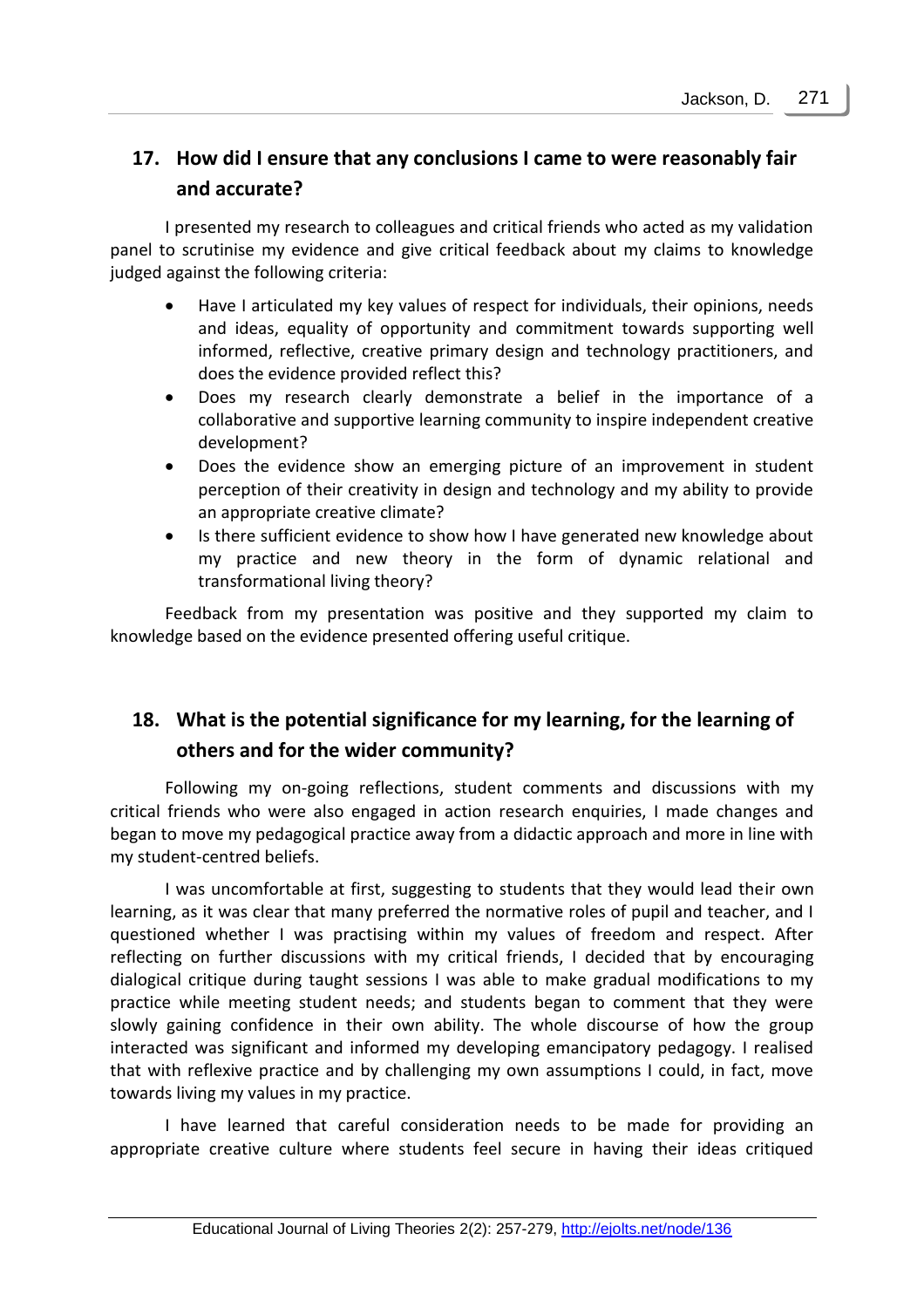respectfully and that the pedagogies and dynamics surrounding this culture will be particular to each group of students. I recognise the following:

- The need to see my practice as a whole and not concentrate on improving one identified aspect but recognise the impact of change on my overall pedagogy.
- The difficulties and importance of establishing a culture of discourse and working towards an 'ideal speech situation' (Habermas as cited in Sickle, n.d.) where each person feels equally able to express opinions in a respectful learning culture.
- By sharing my concerns with my students in dialogical praxis I live my value of respect in my practice and by engaging in relational learning my influence may transfer beyond the group and become adopted in my students' practice.
- The importance of listening. By introducing a culture of sharing ideas I have learnt to listen more closely and honestly to students' suggestions and encourage students to learn from one another. In this way I adopted a more inclusive pedagogy in line with my value of social justice and as a result there was real co-creation of knowledge.
- The importance of providing for the acquisition and participation (Sfard, 1998) of skills and knowledge generation to support creative expression.
- Time for discussion. Ideas, like designs, do not always come to mind instantly and time is needed to develop ideas in collaborative creative decision-making.
- The importance of the school placement for students to take new learning into their practice, share it with teachers and children and reflect further. In this way my transformational learning may disseminate into the wider community.

## **19. How will I modify my concerns, ideas and practice in the light of my evaluation?**

Although this educational action enquiry was with small groups of students, the quantity and quality of learning has been immense. My research colleagues provided an important supportive and critical group with which to share and develop my ideas and I will take my new learning into my future practice with all my cohorts of students and continue with new cycles of reflection-on-action.

Since embarking on this research I am able to articulate that my pedagogy has transformed towards collaborative praxis across all my teaching courses, from challenging an expectation of craft and moving towards innovative designerly practice. I have made changes informed by my dynamic reflections towards my own living theory of creative practice. My learning has taken place at a range of levels and in various places from individual conversations to pedagogical reflections. I recognise new ways in which I can support the development of necessary skills and knowledge in design and technology whilst also providing a critical 'creative ecosystem' (Harrington, 1990) where co-creation of knowledge can take place.

I continue to work towards empowering students to challenge normative pedagogical practices, recognise their ability to create their own knowledge and to move confidently towards living their values in their practice. My new living theory of practice was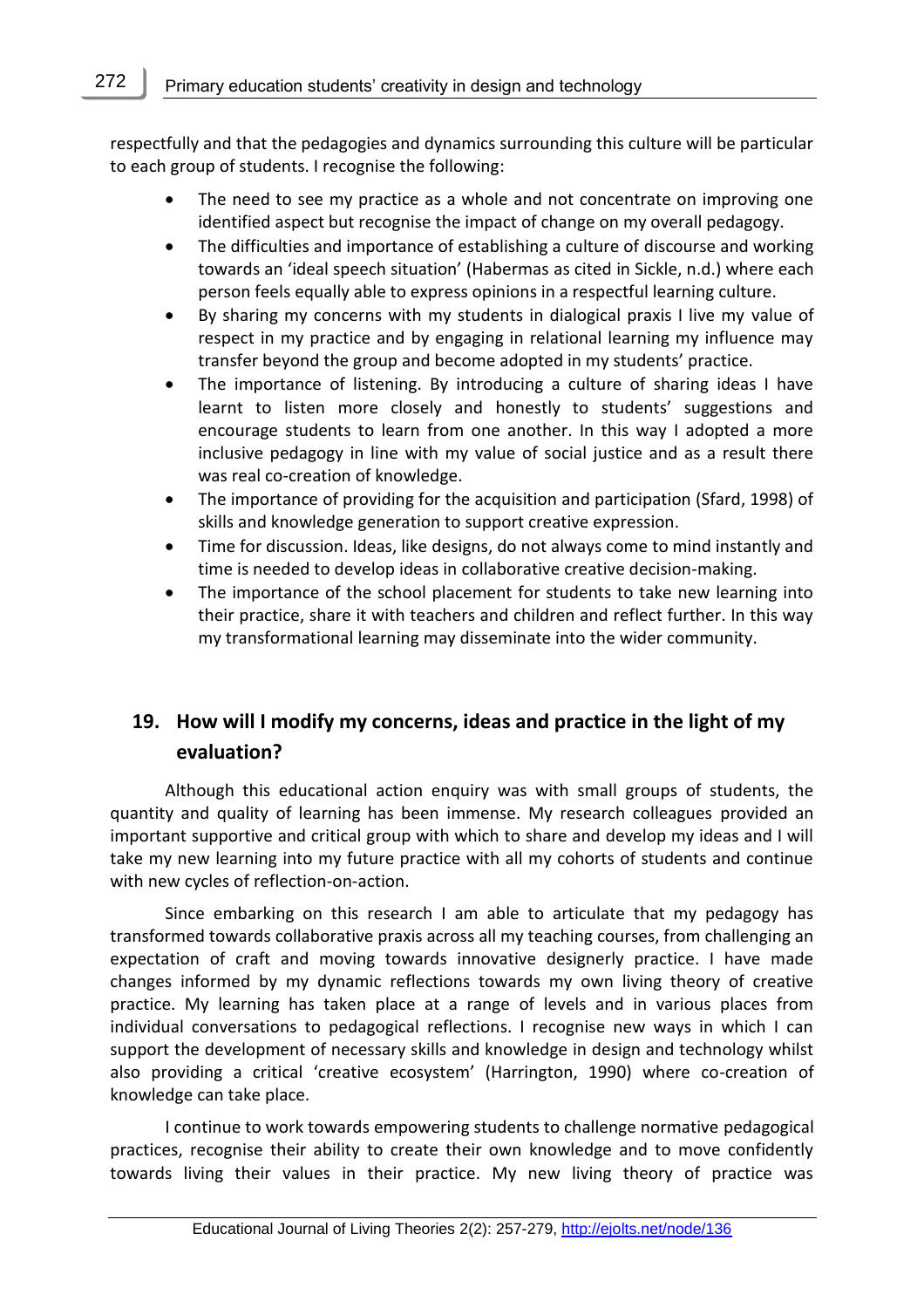disseminated to the wider academy in a symposium at the Collaborative Action Research Network Conference November 2008. I continue to contribute to a new living epistemology for a scholarship of educational knowledge.

My learning may gradually flow into schools through the pedagogies of my students as they take their new learning into schools. I use a river delta as a visual metaphor for my transformational learning as my enquiries develop and branch out in various directions while flowing in the general direction of new understanding and knowledge creation.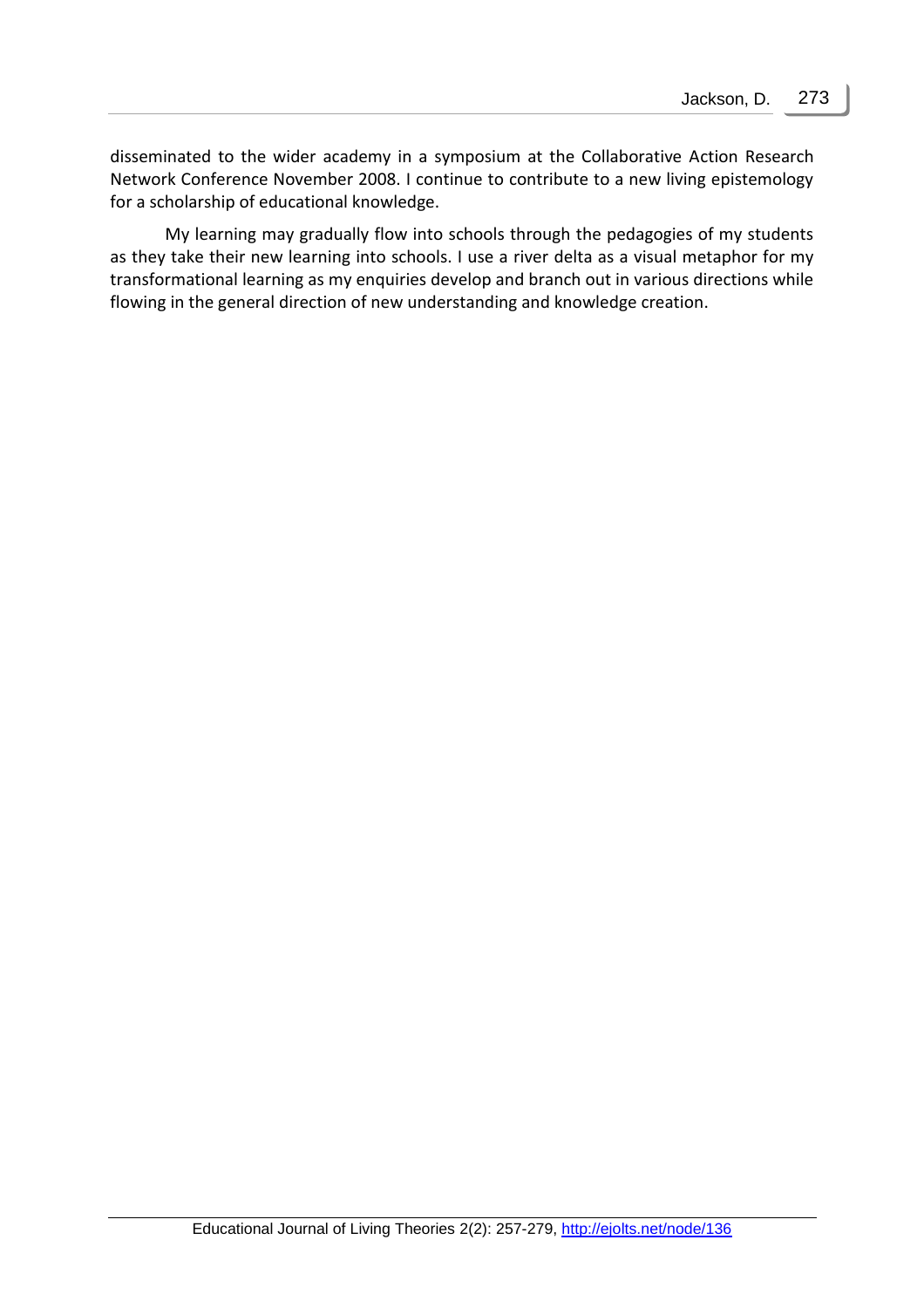#### **References**

- Abbs, P. (2005). *Against the Flow: the Arts, Postmodern Culture and Education.* London, New York: RoutledgeFalmer.
- Abdallah, A. (1996). Fostering creativity in student teachers, *Community Review, 14*, 52-58.
- Albert, R. S. & Runco, M. (1999). *History of Research on Creativity.* In R. Sternberg (ed.) *Handbook of Creativity (*pp.16–31). Cambridge: Cambridge University Press.
- Archer, B. (1992). The Nature of Research in Design and Design Education*.* In B. Archer, K. Bayners & P. Roberts, *The Nature of Research in Design and Design Education: Design Curriculum Matters* (pp.7-14). Loughborough: Loughborough University of Technology. Retrieved August 25, 2009, from [http://www.lboro.ac.uk/departments/cd/research/idater/downloads\\_orange/Nature](http://www.lboro.ac.uk/departments/cd/research/idater/downloads_orange/Nature%20of%20Research.PDF) [%20of%20Research.PDF](http://www.lboro.ac.uk/departments/cd/research/idater/downloads_orange/Nature%20of%20Research.PDF)
- Aston, S. and Jackson, D. (2009). Using Design Diaries to Develop Critical Thinking. *International Design and Technology Conference Journal, 7*, 9–13.
- Baynes, K. (1992). Research into Primary Design and Technology. In B. Archer, K. Bayners & P. Roberts, *The Nature of Research in Design and Design Education: Design Curriculum Matters* (pp.15-21). Loughborough: Loughborough University of Technology. Retrieved August 25, 2009, from [http://www.lboro.ac.uk/departments/cd/research/idater/downloads\\_orange/Nature](http://www.lboro.ac.uk/departments/cd/research/idater/downloads_orange/Nature%20of%20Research.PDF) [%20of%20Research.PDF](http://www.lboro.ac.uk/departments/cd/research/idater/downloads_orange/Nature%20of%20Research.PDF)
- Benson, C. (2004). Caught or Taught?. *The Journal of Design and Technology Education, 9*(3) 138-144.
- Benson, C. (2005). Developing Designerly Thinking in the Foundation Stage. *International Design and Technology Conference Journal, 5*, 15-18
- Bourdieu, P. (1990). *In Other Words: Essays Towards a Reflexive Society.* Cambridge: Polity Press, Blackwell Publishers.
- Bronowski, J. (1973). *The Ascent of Man*. London: British Broadcasting Association.
- Buber, M. (1923). *I and Thou*. New York: Scribner.
- Butterworth, L. (2006, July 11). The Role of Craft in Reshaping Design Education. In National Society for Education in Art and Design (NSEAD). *Design Education: Now you see it, now you don't*. Report of a Seminar organised by the National Society for Education in Art and Design (NSEAD) and the Design & Technology Association (DATA) with the support of the Department for Education and Skills (DfES) at the Royal College of Art. Retrieved April 13, 2008, from [http://www.nsead.org/downloads/Design\\_Ed\\_Report\\_2006.doc](http://www.nsead.org/downloads/Design_Ed_Report_2006.doc)
- Cohen, L., Manion, L. and Morrison, K. (2000). *Research Methods in Education (5th Edition)*. London and New York: RoutledgeFalmer.
- Craft, A. (2000).*Teaching Creativity: Philosophy and Practice*: London and New York, Routledge.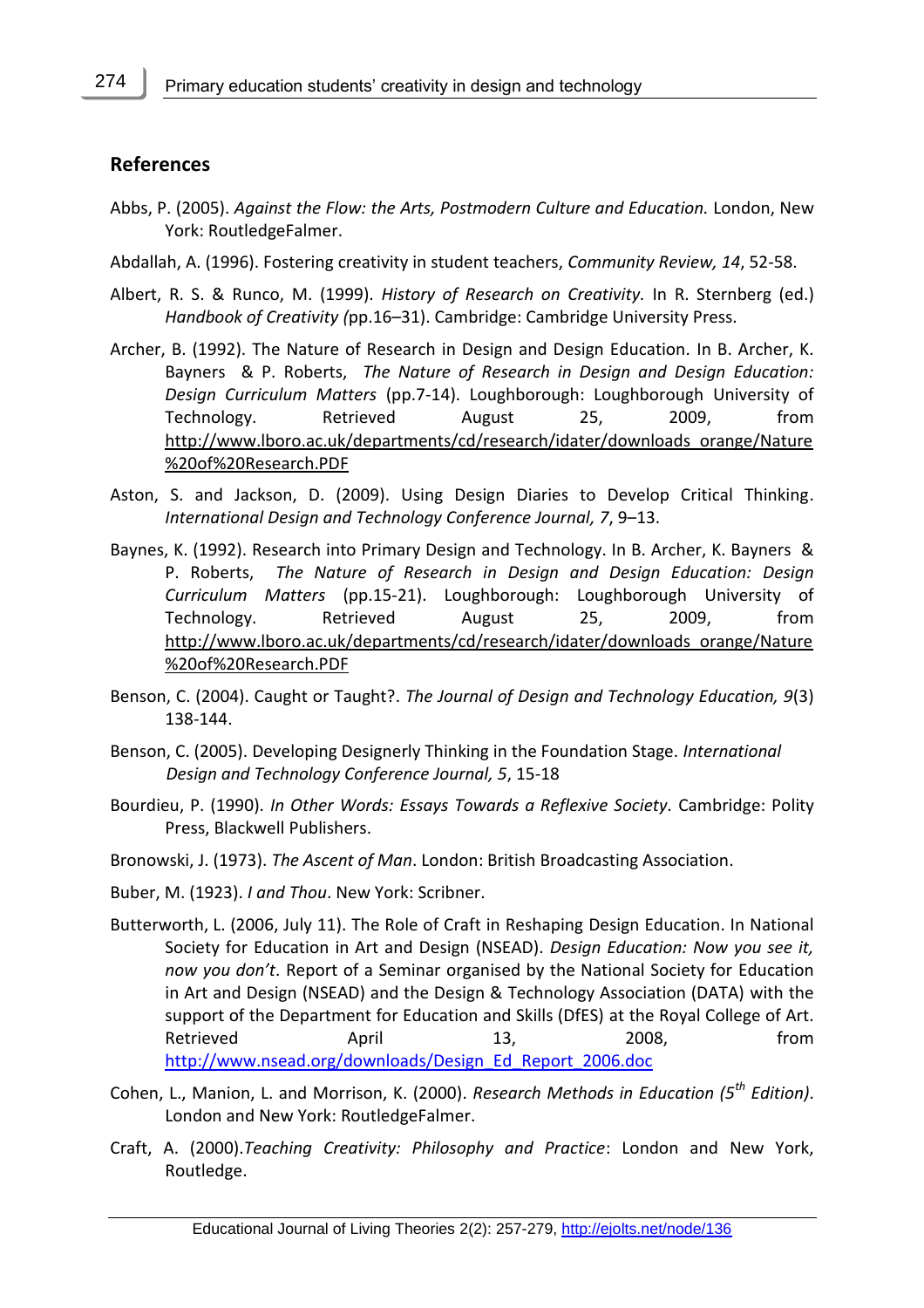- Cropley, A. J. (1999). Creativity and cognition: Producing effective novelty. *Roeper Review, 21*(4)*,* 253-261.
- Csikszentmihalyi, M. (1996). *Creativity: Flow and the Psychology of Discovery and Invention.* Glasgow: HarperCollins Publishers.
- Dakers, J. (2006). Is Design and Technology Education Really Real?. *The Design & Technology Association International Research Conference Journal 2006*. Retrieved August 25, 2009, from<http://hdl.handle.net/2134/2850>
- Davies, D., Howe, A. and McMahon, K. (2004). Trainee primary teachers and creativity in the curriculum. *Design and Technology Association International Research Conference Journal* 2004. Retrieved August 25, 2009 from<http://hdl.handle.net/2134/2865>
- Davies, D. and Howe, A. (2005). Creativity in Primary Design and Technology. In A. Wilson (Ed.), *Creativity in Primary Education* (pp.172-184). Exeter: Learning Matters.
- Department for Education and Employment. (1999a). *All our futures: Creativity, cultures and education*. Retrieved August 25, 2009, from <http://www.cypni.org.uk/downloads/alloutfutures.pdf>
- Department for Education and Skills. (1999b). *What is Creativity?* Retrieved July 22, 2008 from [http://curriculum.qca.org.uk/key-stages-1-and-2/learning-across-the](http://curriculum.qca.org.uk/key-stages-1-and-2/learning-across-the-curriculum/creativity/whatiscreativity/index.aspx?return=/search/index.aspx%3FfldSiteSearch%3Dcreativity%26btnGoSearch.x%3D23%26btnGoSearch.y%3D12)[curriculum/creativity/whatiscreativity/index.aspx?return=/search/index.aspx%3FfldSi](http://curriculum.qca.org.uk/key-stages-1-and-2/learning-across-the-curriculum/creativity/whatiscreativity/index.aspx?return=/search/index.aspx%3FfldSiteSearch%3Dcreativity%26btnGoSearch.x%3D23%26btnGoSearch.y%3D12) [teSearch%3Dcreativity%26btnGoSearch.x%3D23%26btnGoSearch.y%3D12](http://curriculum.qca.org.uk/key-stages-1-and-2/learning-across-the-curriculum/creativity/whatiscreativity/index.aspx?return=/search/index.aspx%3FfldSiteSearch%3Dcreativity%26btnGoSearch.x%3D23%26btnGoSearch.y%3D12)
- Department for Education and Skills. (2003). *Excellence and Enjoyment Strategy*. Retrieved April 19, 2008, http://www.from <http://www.standards.dfes.gov.uk/primary/publications/literacy/63553/>
- Department for Education and Skills and Qualifications and Curriculum Authority. (2004). *Design and Technology, National Curriculum for England.* Retrieved August 6, 2009, from

[http://curriculum.qca.org.uk/uploadsesign%20and%20technology%201999%20progr](http://curriculum.qca.org.uk/uploads/Design%20and%20technology%201999%20programme%20of%20study_tcm8-12063.pdf) [amme%20of%20study\\_tcm8-12063.pdf](http://curriculum.qca.org.uk/uploads/Design%20and%20technology%201999%20programme%20of%20study_tcm8-12063.pdf)

- Dewey, J. (1916) *Democracy and Education.* London: The Macmillan Company.
- Finlayson, J. G (2005). *Habermas: A Very Short Introduction*. Oxford: Oxford University Press.
- Frayling, C. (2006). *Design Education: Now you see it, now you don't.* Retrieved April 13, 2008, from [http://www.nsead.org/downloads/Design\\_Ed\\_Report\\_2006.doc](http://www.nsead.org/downloads/Design_Ed_Report_2006.doc)
- Freire, P. (1970). *Pedagogy of the Oppressed*. New York: Continuum.
- Fromm, E. (1956). *The Art of Loving*. New York: Harper Row.
- Gardner, H. (1997). *Extraordinary Minds*. London: Harper-Collins.
- Ghaye, A. and Ghaye, K. (1998). *Teaching and Learning through Critical Reflective Practice*. London: David Fulton.
- Good, K. and Jarvinen, E-M. (2007). The Starting Point Approach to Design and Technology in Action- An examination. *International Design and Technology Conference Journal, 6,*  50-51.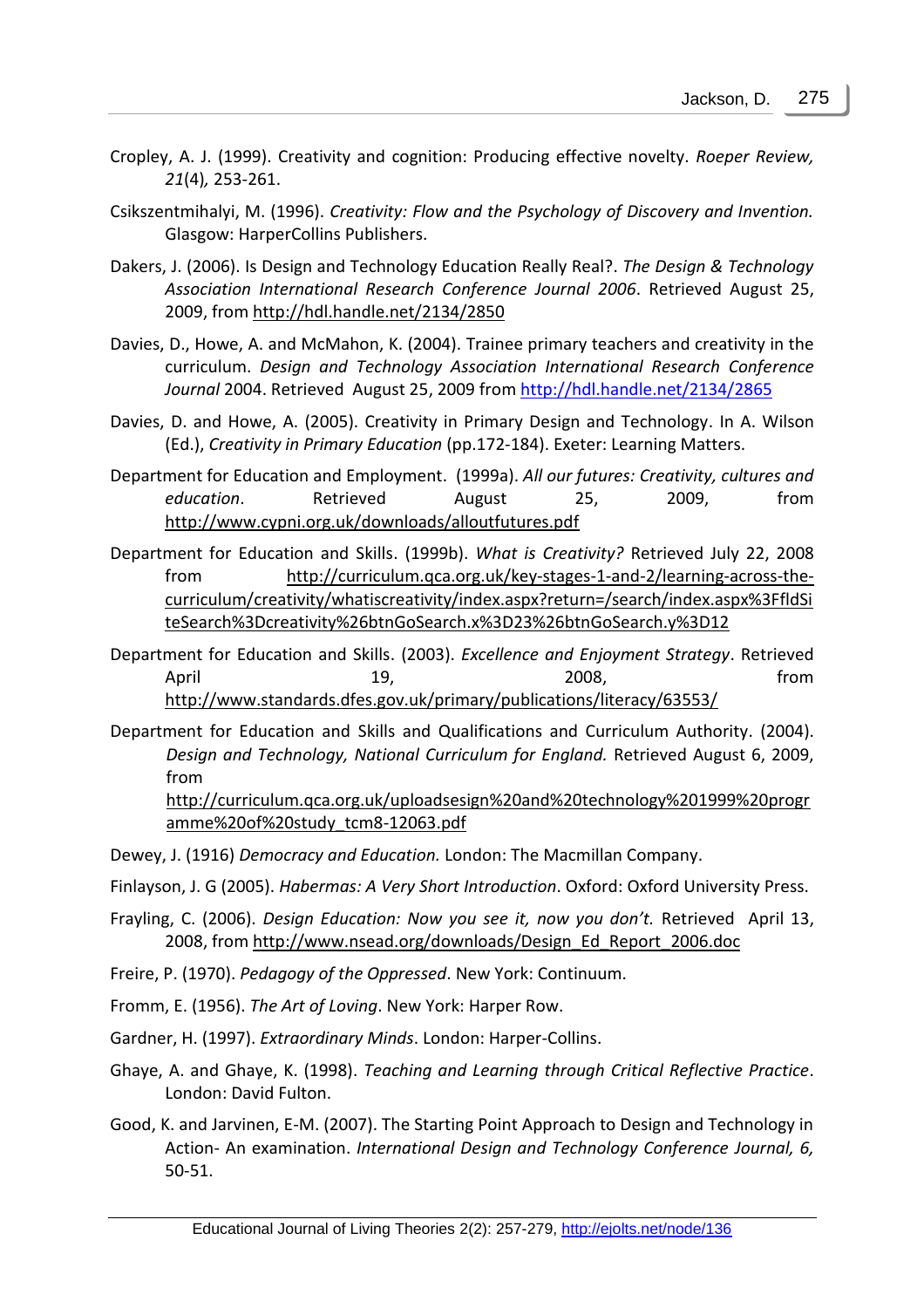276

- Hargreaves, D. (2000, November 22). *Towards Education for Innovation.* Lecture given at the Institute for Education*,* London.
- Harrington, D. M. (1990). The Ecology of Human Creativity: A psychological perspective. In Runco, M.and Albert, R. (eds.) *Theories of Creativity* (pp. 143-169). London: Sage Publications.
- Hopkins, D. (1985). *A Teachers Guide to Classroom Research.* Milton Keynes, Open University Press.
- Johnson, D., Johnson, R. and Smith, K. A. (1984). *Co-operative Learning.* Retrieved April 10, 2008, from<http://www.ce.umn.edu/~smith/docs/CLHks.pdf>
- Keirl, S. (2004). Creativity, Innovation and Life in the Lily Pond: nurturing the design and technology family while keeping the alligators fed. *The Journal of Design and Technology Education, 9*(3,) 145-160.
- Keirl, S. (2007). Designing Better Worlds? Values for vision through Primary Design and Technology Education. *International Primary Design and Technology Conference Journal, 6,* 61-65.
- Kimbell, R. and Perry, D. (2001). *Design and technology in a knowledge economy*. London: Engineering Council.
- Koestler, A. (1964). *The Act of Creation*. London: Macmillan.
- Keyte-Hartland, D. (2006). In The Jungle with The Children of Adderly. *Refocus journal*. Retrieved August 25, 2009, from [http://www.sightlines](http://www.sightlines-initiative.com/fileaddmin/users/files/ReFocus/Library/Articles/PDFs/inthejunglewith.pdf)[initiative.com/fileaddmin/users/files/ReFocus/Library/Articles/PDFs/inthejunglewith.](http://www.sightlines-initiative.com/fileaddmin/users/files/ReFocus/Library/Articles/PDFs/inthejunglewith.pdf) [pdf.](http://www.sightlines-initiative.com/fileaddmin/users/files/ReFocus/Library/Articles/PDFs/inthejunglewith.pdf)
- McNiff, J. and Whitehead, J. (2006). *All you Need to Know about Action Research.* London: Sage.
- National Advisory Committee on Creativity, Culture and Education (NACCCE). (1999). *All Our Futures: Creativity, Culture and Education*. London: DfES.
- Neill, A. S. (1998). *Summerhill School: A New View of Childhood*. New York: St Martin's Griffin.
- Office for Standards in Education (Ofsted). (1995). *Design and Technology – a review of inspection findings 1993–4.* London: HMSO.
- Pitt, J. (2006). *Just What is Creativity?*. Retrieved April 9, 2008, from [http://www.secondarydandt.org/dandtworld/report\\_0000000711.asp](http://www.secondarydandt.org/dandtworld/report_0000000711.asp)
- Qualifications and Curriculum Authority (2004). *The National Curriculum: Creativity and Critical Thinking.* Retrieved August 25, 2009, from [http://curriculum.qcda.gov.uk/key](http://curriculum.qcda.gov.uk/key-stages-3-and-4/cross-curriculum-dimensions/creativitycriticalthinking/index.aspx)[stages-3-and-4/cross-curriculum-dimensions/creativitycriticalthinking/index.aspx](http://curriculum.qcda.gov.uk/key-stages-3-and-4/cross-curriculum-dimensions/creativitycriticalthinking/index.aspx)
- Polanyi, M. (1967). *The Tacit Dimension*. New York, Anchor.
- Rinaldi, C. (2005). *In Dialogue with Reggio Emilia*. London: Routledge.
- Schön, D. A. (1995). The New Scholarship Requires a New Epistemology. *Change. 27*(6), 26- 34.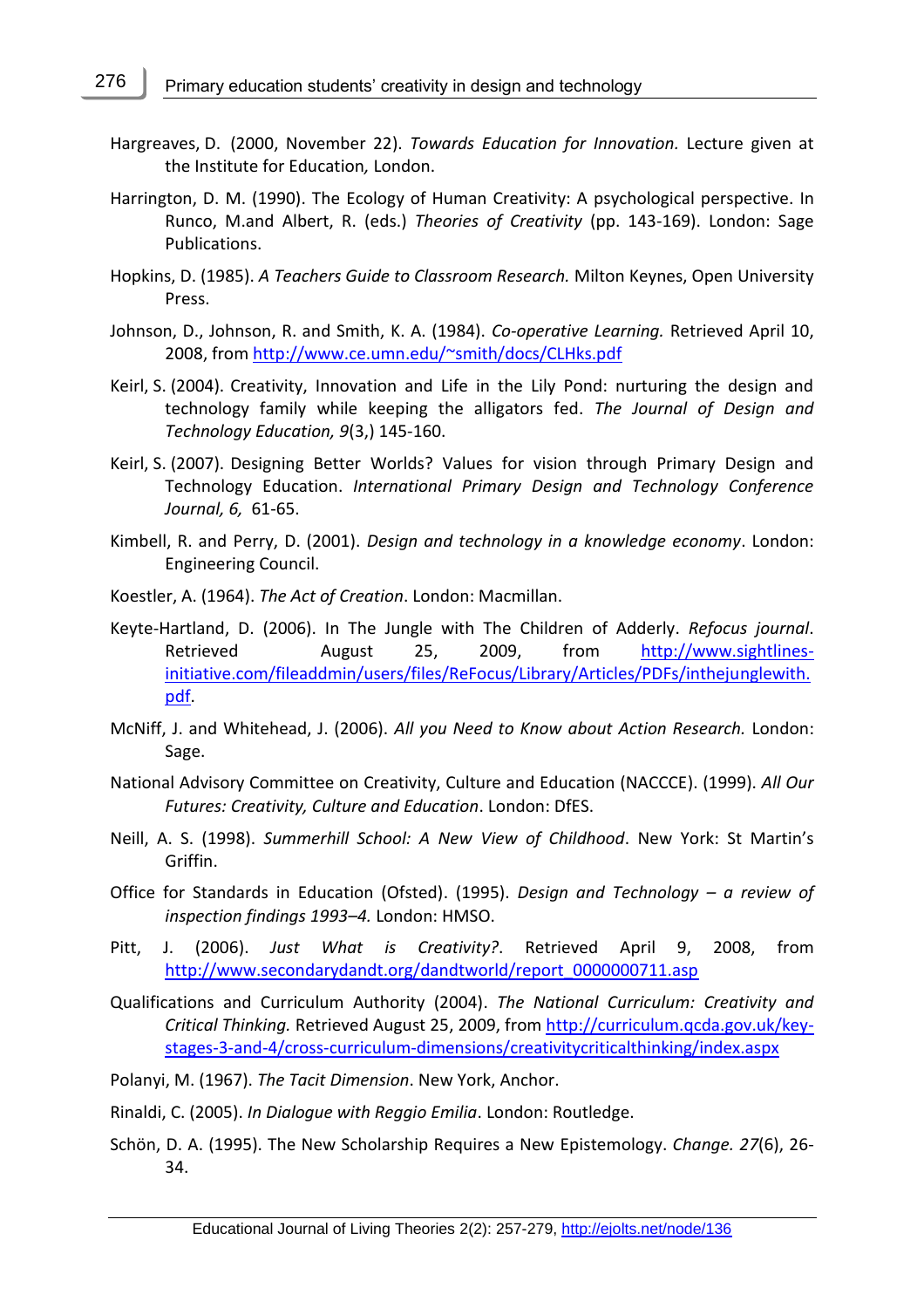- Sfard, A. (1998). On Two Metaphors for learning and the Dangers of Choosing Just One. *Educational Researcher*, *27*(2), 4–13.
- Sickle, S. (n.d.). J. An introduction to Habermas. Retrieved March 21, 2008, from <http://www.engl.niu.edu/wac/hbrms.html>
- Spendlove, D (2005). Creativity in Education: A review. *The Journal of Design and Technology Education, 10*(2), 9-18*.*
- Sternberg, R. J. and Lubart, T. I. (1995). What is the common thread of creativity? Its dialectical relation to intelligence and wisdom. *American Psychologis, 56*, 360-362.
- Taylor, R. (2005). The 'Designerly Thinking Project': The beginning of a Pedagogical Journey. In C. Benson, S. Lawson, & W, Till (eds.) *Proceedings of Fifth International Primary Design and Technology Conference* (180+)*.* Birmingham: CRIPT.
- Usher, R, D (2002). A Critique of the neglected epistemological assumptions of educational research. In R. Usher and D. Scott (eds.), *Understanding Educational Research* (9-32). London: Routledge.
- Valentine, M. (2006). *The Reggio Emilia approach to Early Years Education*. Glasgow: Scottish Education.
- Welch, M. (2007). Learning to Design: Investigating the "Inner Activity" of the Pupil. *Design and Technology Association: An International Journal, 12*(3), 17-32.
- Wenger, E. (1998). *Communities of Practice: Learning, meaning, and identity.* Cambridge: Cambridge University Press.
- Whitehead, J. (1989). Creating a Living Theory from Questions of the Kind 'How Do I Improve My Practice?'. *Cambridge Journal of Education*, *19*(1), 41–52.
- Whitehead, J. and McNiff, J. (2006). *Action Research: Living Theory.* London: Sage.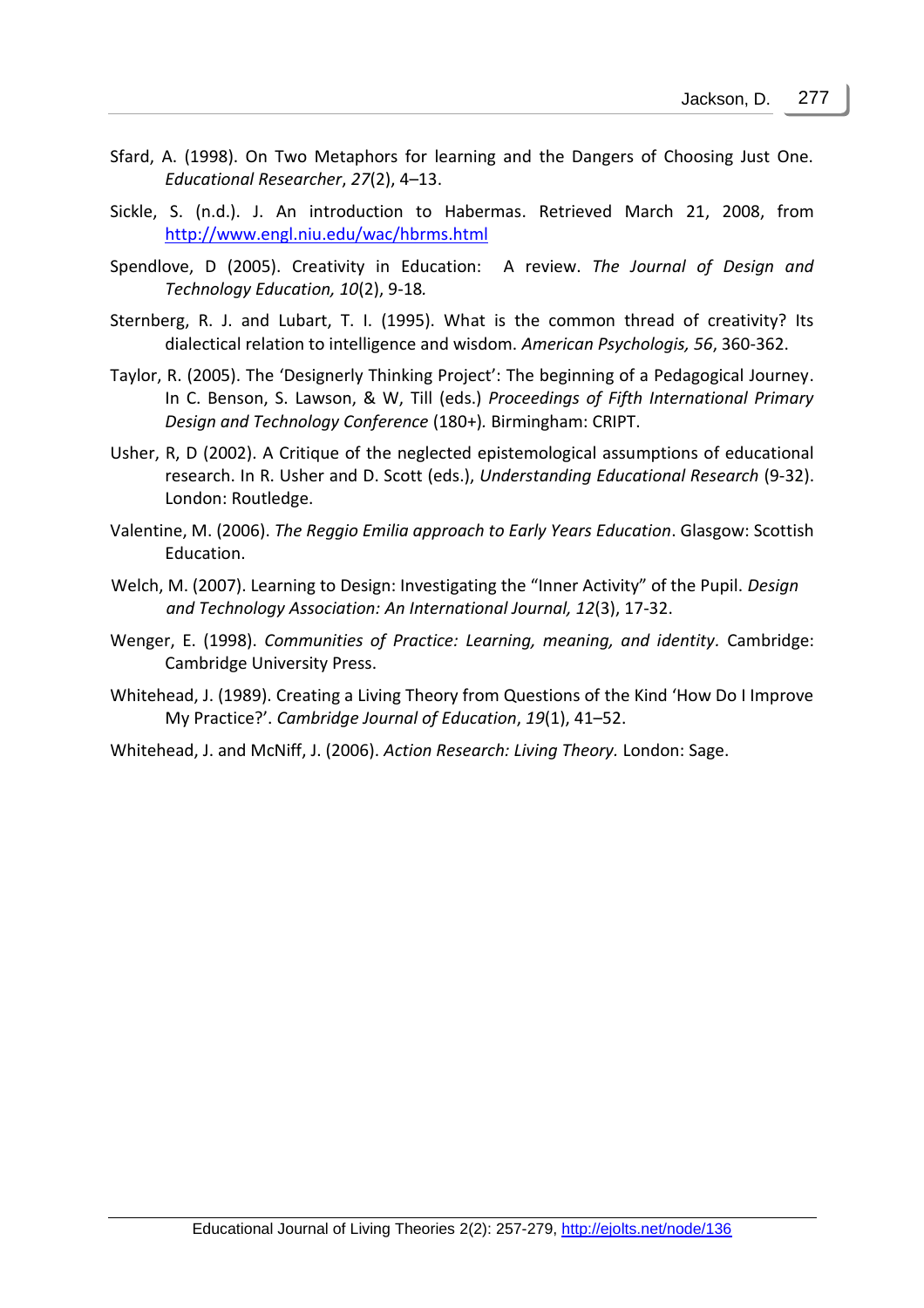## **Appendix**

# **Mechanisms and Control. Design and Technology**

## **Attitude Scale**

On this scale you will record your attitude towards your creativity in your personal and professional life at the start of the mechanisms course. You will complete another scale at the end of the course and we will discuss the two scales and your developing attitudes.

Name:

| I believe I am a creative person<br>1.                                                         | Strongly<br>agree | agree | disagree | Strongly<br>disagree |
|------------------------------------------------------------------------------------------------|-------------------|-------|----------|----------------------|
| Comment                                                                                        |                   |       |          |                      |
| I usually think creatively to find solutions<br>2.<br>to problems                              | Strongly<br>agree | agree | disagree | Strongly<br>disagree |
| Comment                                                                                        |                   |       |          |                      |
| Developing my own creativity is<br>3.<br>important to me.                                      | Strongly<br>agree | agree | disagree | Strongly<br>disagree |
| Comment                                                                                        |                   |       |          |                      |
| I am generally confident in my ability to<br>4.<br>imagine new ideas for designing<br>products | Strongly<br>agree | agree | disagree | Strongly<br>disagree |
| Comment                                                                                        |                   |       |          |                      |
| Evaluating existing products before I<br>5.<br>design my own is useful                         | Strongly<br>agree | agree | disagree | Strongly<br>disagree |
| Comment                                                                                        |                   |       |          |                      |
| I like following instructions when making<br>6.<br>things                                      | Strongly<br>agree | agree | disagree | Strongly<br>disagree |
| Comment                                                                                        |                   |       |          |                      |
| I am not confident in my D& T skills for<br>7.<br>designing products                           | Strongly<br>agree | agree | disagree | Strongly<br>disagree |
| Comment                                                                                        |                   |       |          |                      |